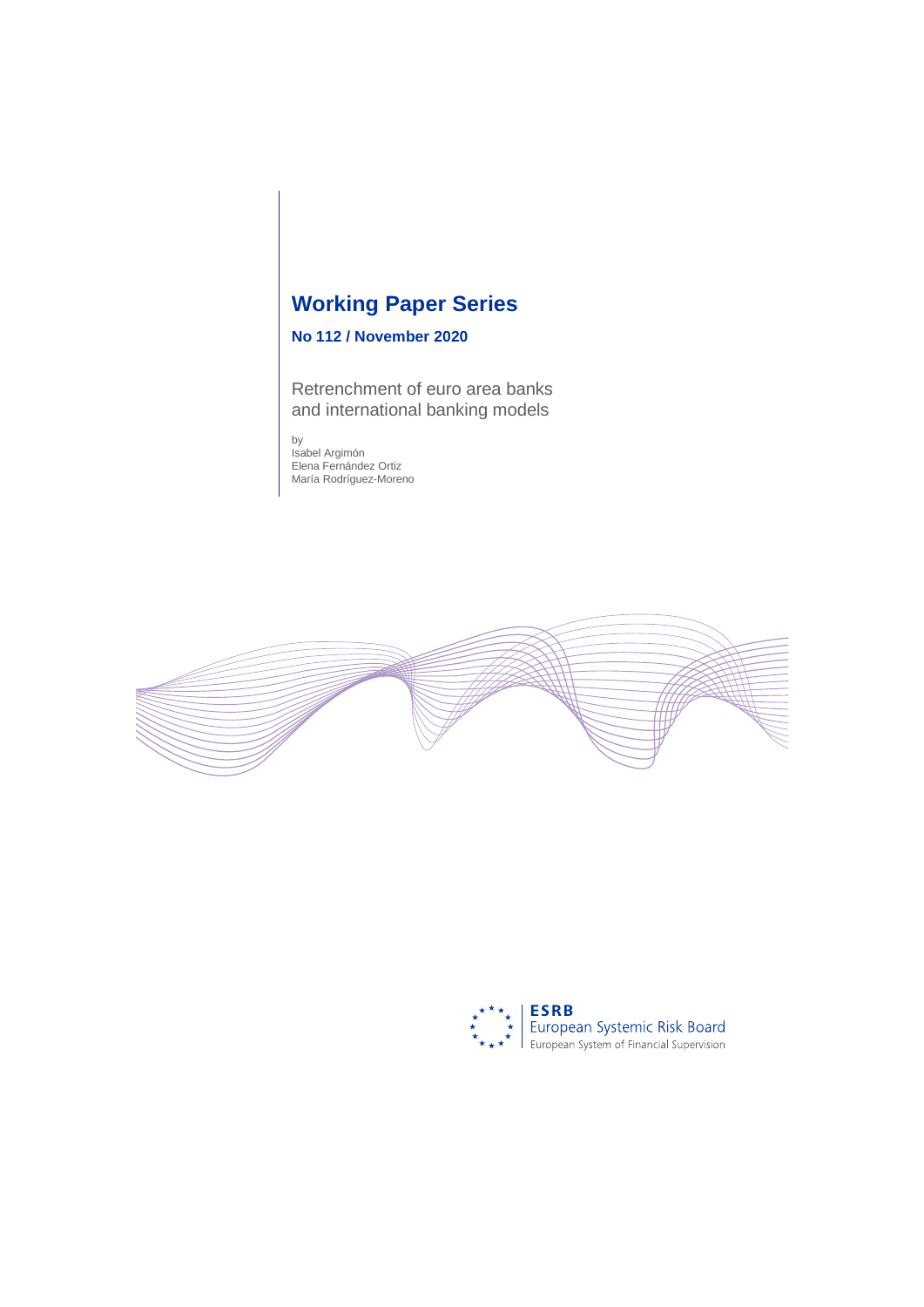### Abstract

In this paper, we analyze the importance of international banking models, along the operational and the funding dimensions, for the decline in international positions of European banks since the crisis. Using BIS Consolidated Banking Statistics, we find that the multinational model (higher reliance on local activity) and the decentralized model (higher weight of local funding over local claims) is associated with lower retrenchment. We also find that more business synchronization between the home and the host economy is associated with higher declines in lending after the crisis and that the multinational and decentralized models mitigate such effect. On the other hand, lending to banks is not affected by the correlation of economic cycles between the home and the host country.

JEL codes: F21, F23, G15, G21

Key words: global banking; cross-border bank lending; financial crisis; retrenchment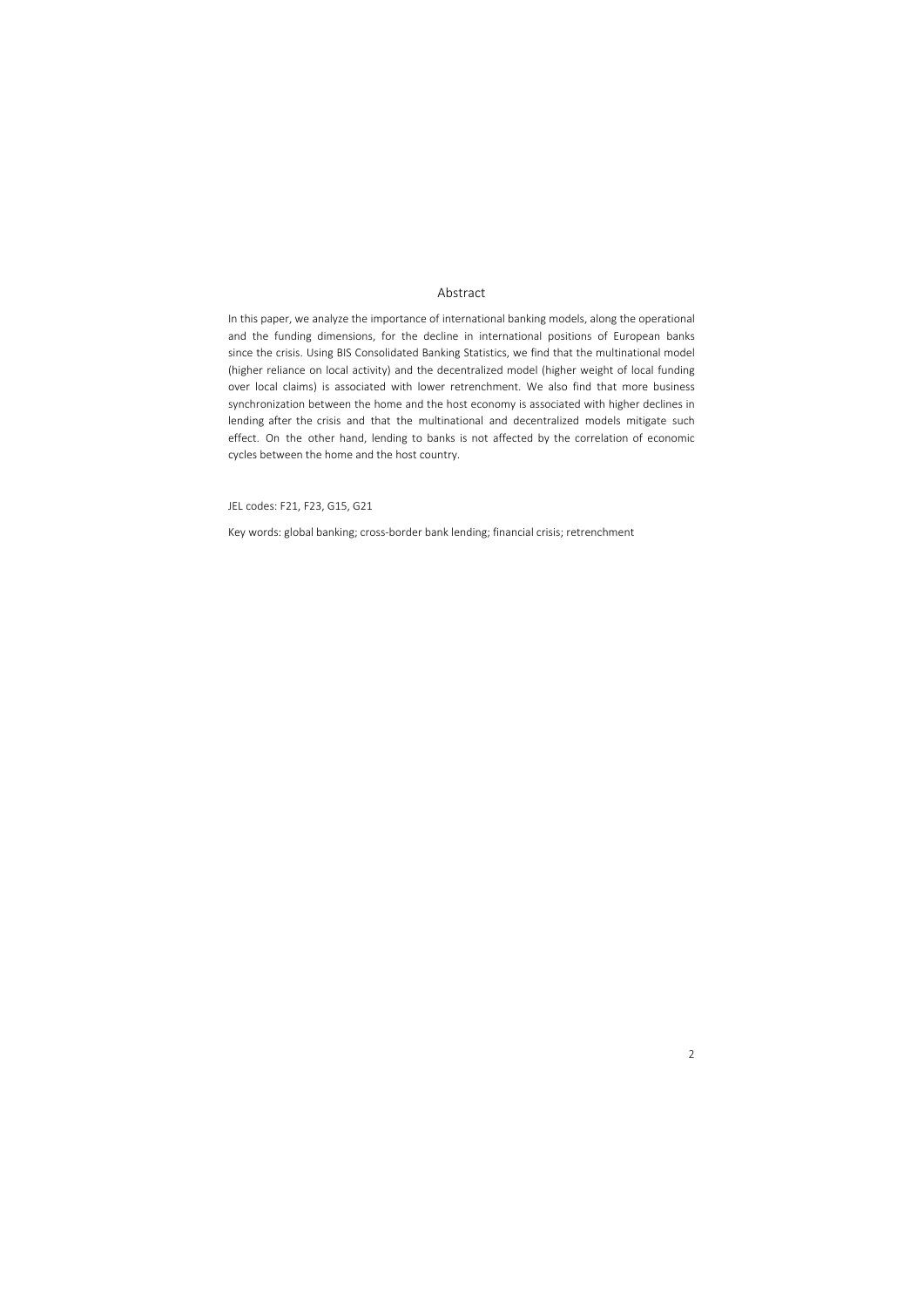## 1. Introduction

Total foreign claims of European banks(EU) fell by around 40% over the period 2007- 2016 (CGFS, 2016). However, this figure hinders a large degree of heterogeneity at a granular level. For instance, foreign claims on counterparties in advanced economies declined much more than in emerging markets. In addition, a large part of the reduction in EU banks' foreign activity was concentrated in the loans to the banking sector itself. Lending to banks shrank on average by more than 50% in EU countries, reducing its share in the overall activity abroad, from a country average of 31% in 2008 to a 16% in 2017. In this paper, we study whether the global business model implemented by European banking systems in their international expansion contributes to explaining such heterogeneity. In this regards, European banking systems constitute a good laboratory since they are exposed to similar shocks but present a large disparity in the international banking models that they adopt.

Previous empirical literature has shown that policy-related factors, such as regulatory and monetary policies (Bremus and Fratzscher, 2015), or prudential policies and bank levies (Emter et al., 2018) have determined cross-border bank lending activity since the global financial crisis. In the EU case, Emter et al. (2018) find that among the determinants for the overall decline, home factors related to the home banking system are crucial. In particular, they single out the ratio of non-performing loans (NPL) in the country providing credit (home country) as the main factor behind the reduction in cross-border lending. Other authors like McGuire and von Peter (2016) put the focus on the funding mix of banks' foreign affiliates. According to McGuire and von Peter, affiliates that used local funding to back local activity abroad were able to make their balance sheets more resilient while those affiliates that relied more on interbank and cross-border funding were the ones experiencing larger balance sheet contractions in the wake of the crisis.

Using bilateral banking flow data, Wang (2018) investigates how bilateral flows respond to economic uncertainty in the domestic economy and foreign economies while controlling for bilateral characteristics, global risk factors and country-specific unobserved characteristics. The results show that while banks reduce their exposure to a foreign country when it becomes riskier, they tend to increase their exposure to their home country in bad times (a retrenchment). Cerutti (2015), after discussing the measurement of foreign borrowers' and credit exposures, analyzes their drivers during the period 2006-2012. He concludes that both, home and host countries' characteristics matter when explaining the causes behind the decline in cross-border banking activity. The presence of systemic banking crisis and global financial conditions in the home country drive creditor banking systems' foreign exposures. As for borrower's exposures, the results show that from whom and how a country borrows, the international financial conditions that they are exposed to and the borrower's business economic cycle play a role in explaining their evolution.

Following the classification of McCauley et al. (2010) and Gambacorta and van Rixtel (2013) we analyze the global business model at two different but related dimensions: *operational* and *funding*. The operational dimension defines how banking systems operate in the host country. In this dimension, banks can be classified as multinational or international. Multinational banks are characterized by the predominance of local business (either through branches or subsidiaries) in contrast to international banks which conduct mostly cross-border business with non-residents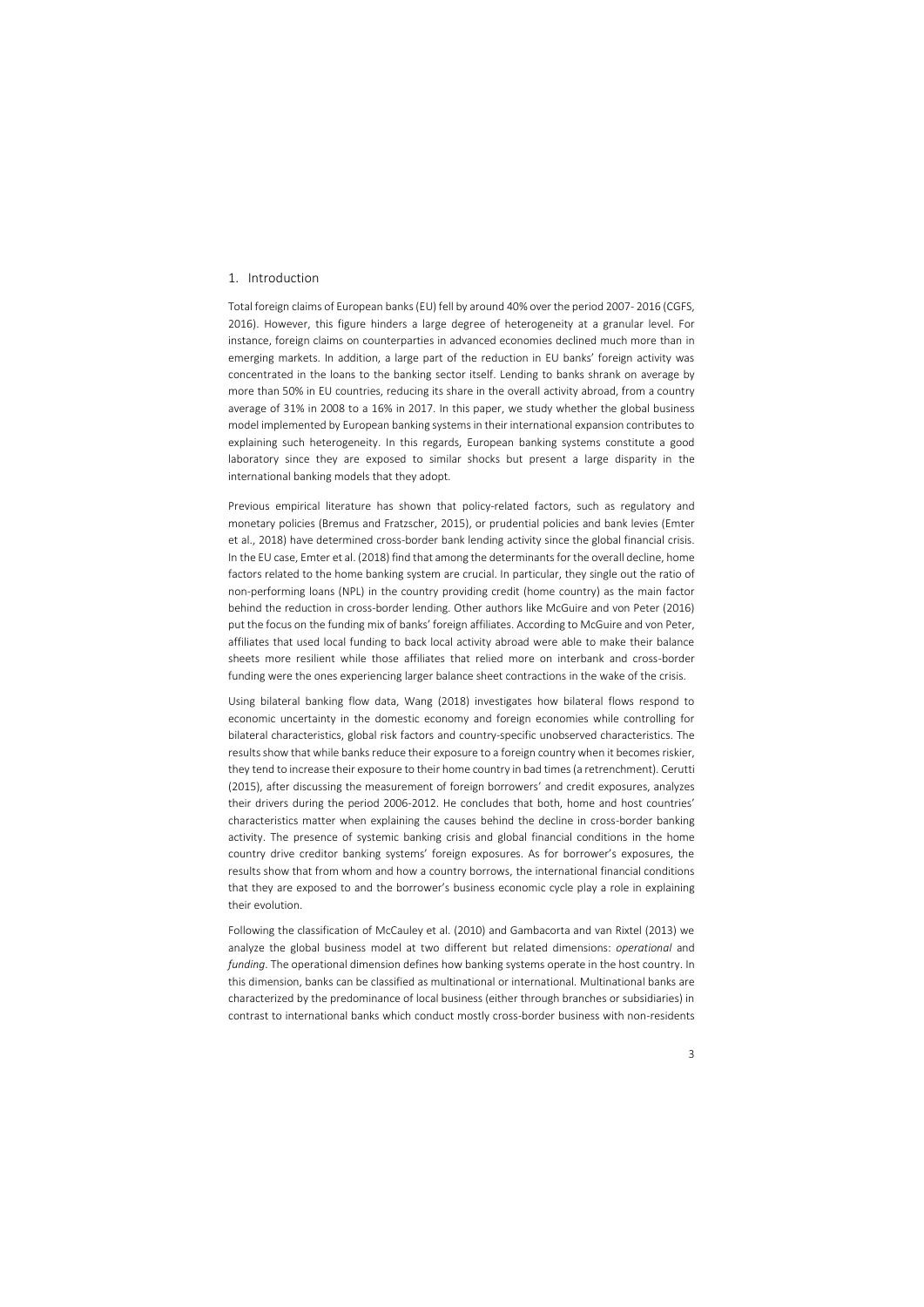thus, without establishing affiliates abroad. According to McCauley et al. (2010), German banks are on one side of the spectrum with a large share of cross-border versus local positions, so that they follow the international model, while Spanish banks stand out with the largest share of local activity among the major banking systems hence, following the multinational model.

The funding dimension is based on the location of funding sources used in the banking systems' international activity. In this dimension banks can be classified as centralized or decentralized. Centralized banking systems raise funds at major offices and redistribute them around the group through intra-bank lending. Decentralized banking systems operate in a way such that affiliates raise funds locally to finance local activity abroad, so that they have a lot of autonomy to finance assets in each location. McCauley et al. (2010) show that German and French banks can be characterized as centralized banking systems since their foreign claims are financed predominantly by domestic deposits. On the contrary, Spanish banks tend to implement a decentralized model as their foreign offices raise funds autonomously in each host country.

This paper contributes to the literature on the structural drivers of retrenchment. Building-up on the existing research, we empirically test if the different dimensions of the international banking model adopted by euro area (EA) banking systems play a role in explaining the retrenchment in EAcountries. We postulate that more centralized banking systems and banking systems more in line with the international model are going to be the ones most affected by the deterioration in international financial conditions, and thus, the ones experiencing a larger decline after the crisis, in line with the results in McGuire and von Peter (2016). In contrast to that work, we analyze the separate effects of the two dimensions of the international banking model as well as their role in mitigating or intensifying the effects of home banking characteristics and of the geographic destination of claims.

In order to do so, we focus on the evolution of total claims between the pre and post-crisis periods provided by the banking system of reporting countries in the EA. This is in contrast to other works where either all reporting EU countries (Emter et al., 2018) or a selection of reporting countries is taken (Bremus and Fratzscher, 2015; McGuire and von Peter, 2016). More specifically and in contrast to Emter et al. (2018), we analyze all bilateral claims and not only those directed to EU countries so as to account for bilateral characteristics that can affect the retrenchment (Galstyan and Lane, 2013). Thus, we include those claims devoted to the USA, Latin-American countries and Asian countries. This allows us to take into account the different geographic portfolio composition and, in particular, the relevance of the synchronization between the economic cycles of the home and host countries. As we are interested in the role of international banking models, and in contrast to Emter et al. (2018), we make primarily use of Consolidated Banking Statistics data at the stock level.

We provide evidence of the relevance of global business models as determinants of the retrenchment. We find that those banking systems that are characterized by a larger proportion of local claims (multinational systems) are the ones that have retrenched less. We also find that those banking systems that lend mostly cross-border, operating from the home country or in major financial centers (international systems), are the ones that retrenched more their stock of claims abroad. We also find that those financial systems which raise funds locally in the jurisdiction where they are located and where they lend (decentralized systems) have retrenched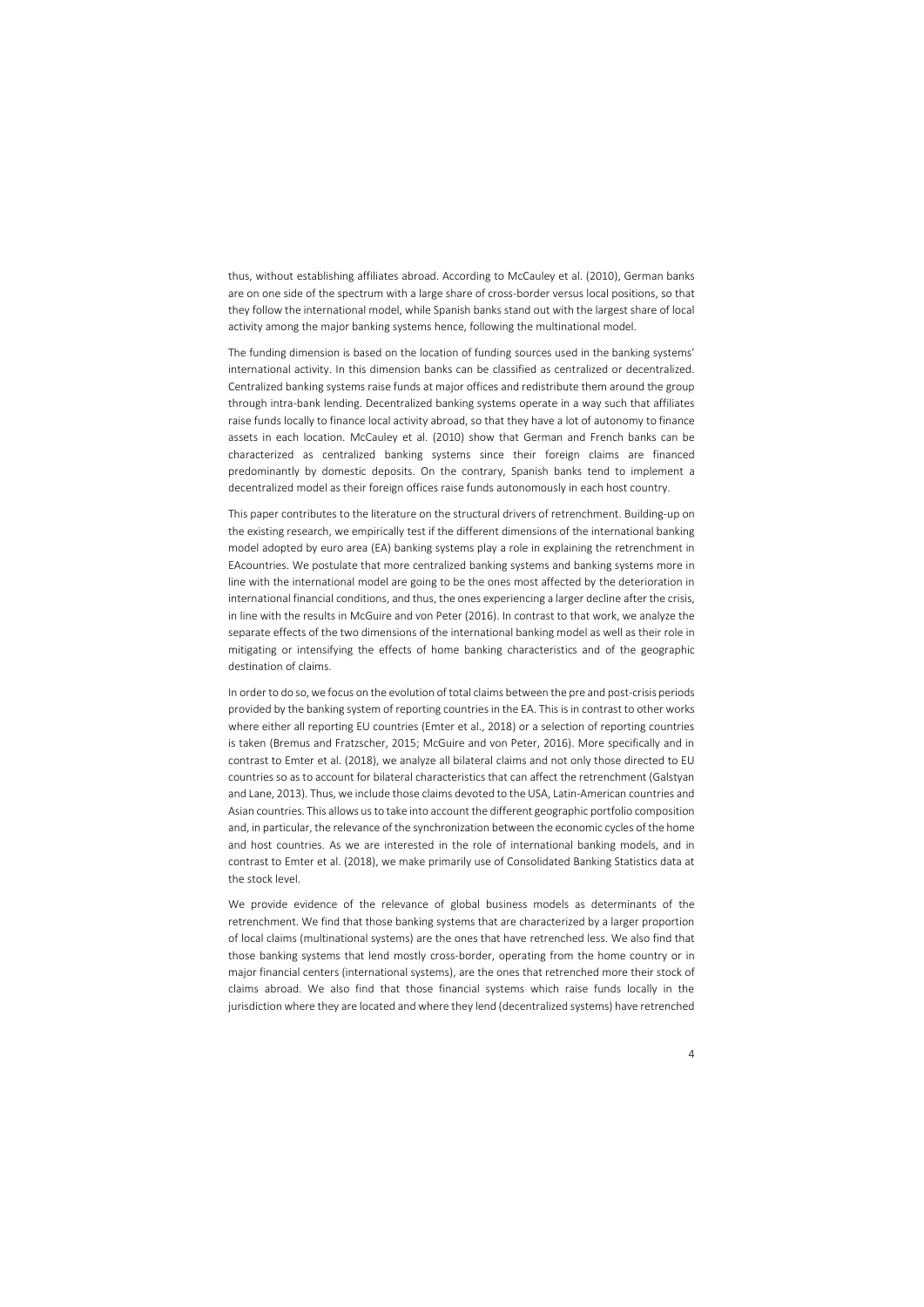less than those that raise funds at major offices and redistribute them around the banking group (centralized systems).

We next study the impact of changes between the pre and the post-crisis period in the EA banking systems along two characteristics: resilience to adverse shocks and the relevance of the traditional banking activity. We document that those banking systems that increased their resilience and those that moved away from traditional activity have retrenchment more. We also find that the decentralized global funding business model contributes to containing the decline in foreign claims for those banking systems that reinforced their resilience after the crisis.

Lastly, we look at the countries where banking systems lend, but in contrast to existing studies we do not focus on geographic areas, but on the degree of synchronization of business cycles between the home and the host country. We find that business synchronization is material in the explanation of the changes in international foreign claims of EU banks, independently of the business model that they have adopted. The interquartile range reduction in the degree of synchronization of business cycles, which could be attained through changes in the composition of borrowing countries, would lower the change in total claims by more than 4 percentage points. This accounts for 25% of the average change in the sample. On top of that, we find that both, the multinational and the decentralized models tend to mitigate the negative effects of higher synchronization between home and host economies on foreign claims.

When we analyse if these results hold when we focus on lending to banks, following Reinhardt and Riddiough (2015), we find that the operational dimension plays a role, directly and through bank characteristics while the funding dimension does it only through bank characteristics. We do not find evidence that synchronization plays a role.

The last section of this paper presents robustness tests. First, we study how the changes in the international banking model affect the changes in total claims. By doing so, we determine that those banking systems that have become more multinational or more decentralized between the pre-crisis period and the post-crisis period, are the ones that have retrenched the least. Then, instead of using specific years to define the pre and post-crisis periods, we propose a "peak-tothrough" approach to measure the contraction in the balance sheets of banks' foreign affiliates in the wake of the crisis. In this case, we find the same qualitative results as regards the operational and funding dimensions.

The remainder of the paper is structured as follows. Section 2 provides a description of the data and of our sample and discusses the main variables used in the empirical analysis. Section 3 presents our empirical strategy, baseline specification and the variations we make to it. Section 4 and 5 present our main results and robustness checks respectively. Section 6 summarizes and concludes.

## 2. Data

## 2.1. Sources and sample

We use the Bank for International Settlements (BIS) consolidated banking statistics (CBS) as a primary data source. The CBS capture the worldwide consolidated positions of internationally active banking groups headquartered in reporting countries. The data include the claims of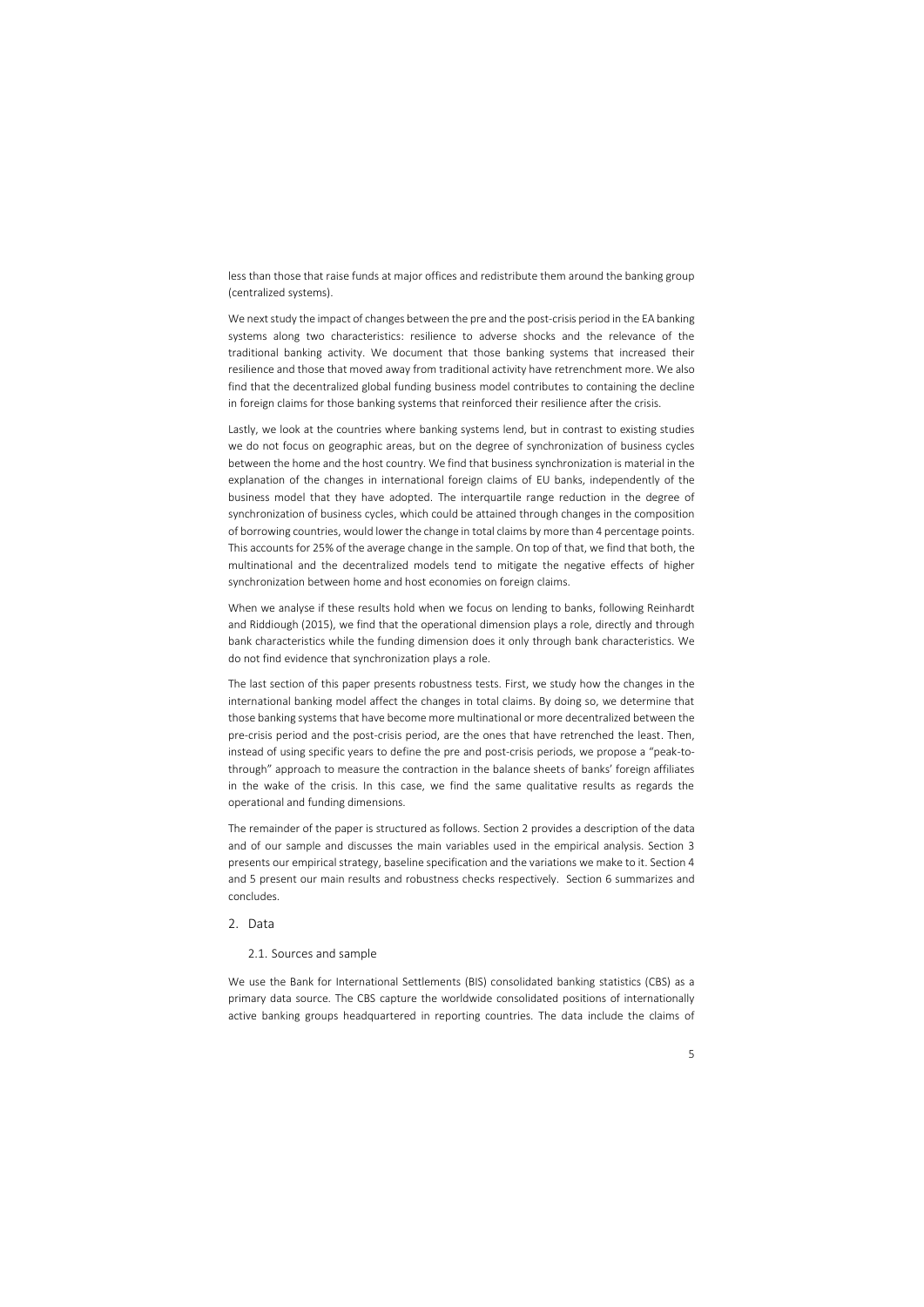reporting banks' foreign affiliates but exclude intragroup positions, similarly to the consolidation approach followed by banking supervisors. $1$ 

We use stock data on an immediate borrower basis<sup>2</sup> for domestic banks excluding domestic positions which is available for most EA countries for a period covering the years before and after the crisis. This is in contrast to other studies that make use of the residence-based locational banking statistics (LBS), which include intragroup positions, but exclude local claims of foreign branches and subsidiaries, as they focus on cross-border banking positions. <sup>3</sup> The data comprise foreign financial claims by domestic banks' head offices and foreign affiliates, which include not only credit and securities issued by the private and the public sector, but also derivatives. The use of CBS data is in consonance with the focus of our analysis on the role of banking group's global business model, which has to be defined at the consolidated level. We include cross-border claims in all currencies and local claims in both, local and foreign currency.

The variables that capture the banking system health are collected from the Financial Development and Structure Dataset of the World Bank (Beck et al., 2000 and 2009; Cihák et al., 2012; Beck et al., 2018), the information regarding the regulatory and supervisory frameworks comes from the World Bank Surveys on Bank Regulation (Barth et al., 2013) and the data on macroeconomic variables comes from the World Economic Outlook (International Monetary Fund). Our sample covers 10 reporting EA countries<sup>4</sup> and all of their available counterparty countries for the period 2003 – 2017, so including advanced and emerging economies and offshore banking centers. We drop those host countries for which we do not have at least two reporting countries which lend there. Therefore, the final number of host countries is 135, although not all the 10 reporting countries (i.e., home country) have operations in them.

#### 2.2. Variables

 $\overline{a}$ 

Table 1 contains a description of all the variables included in the analysis. Our aim is to study the drivers of the change in total foreign claims ( $\Delta TCL_{ii}$ , hereafter total claims) in the EA banking systems.  $\Delta T CL_{ij}$  is the log difference in the stock of total claims from country *i* banking sector to residents of country *j* before and after the crisis,

$$
\Delta TCL_{ij} = \ln \left( TCL_{ij}^{POST} \right) - \ln \left( TCL_{ij}^{PRE} \right) \tag{1}
$$

where  $TCL$   $\frac{PRE}{ij}$  and  $TCL$   $\frac{POST}{ij}$  denote the average stock of total claims across the period 2005 – 2007 and 2014 – 2016, respectively. We have corrected the original data reported by the BIS for valuation effects due to exchange rate changes, in accordance with Cerutti (2015). Specifically, we construct the changes as the difference between the natural log of the claims at the post-

<sup>&</sup>lt;sup>1</sup> See BIS (2015 and 2019) and Avdjiev et al. (2015) for a description of the contents and main characteristics of these statistics.

<sup>&</sup>lt;sup>2</sup> We use claims on an immediate risk basis, instead of on an ultimate risk basis as our interest does not lie on where the risk is.

<sup>&</sup>lt;sup>3</sup> For example, the positions of a German bank's subsidiary located in London – which in the LBS are included in the positions of banks in the United Kingdom – are consolidated in the CBS with those of its parent and included in positions of German banks.

<sup>4</sup> We study the following EA countries: Belgium, Finland, France, Germany, Greece, Ireland, Italy, Netherlands, Portugal and Spain.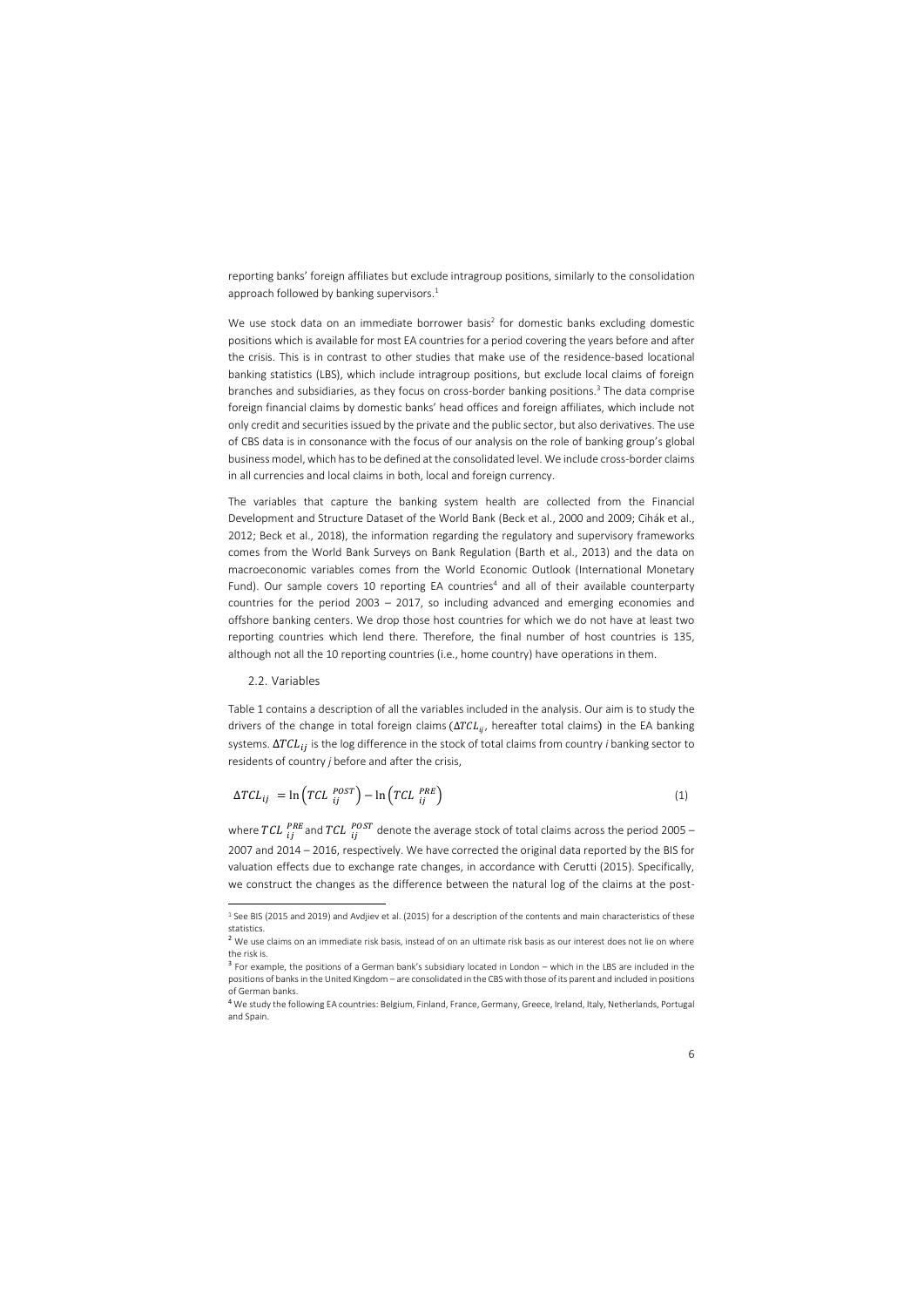crisis period and the natural log of the exchange rate-adjusted outstanding claims at the pre-crisis period. <sup>5</sup> Descriptive statistics are reported in Table 2. On average, total claims declined by 16%. However, we observe large heterogeneity in the behavior of bilateral total claims with sizeable increases and decreases.

[Insert Table 1]

## [Insert Table 2]

We study the global business model along two dimensions: *operational* and *funding*. To classify a banking system along these two categories, we consider the average of the bilateral position of the EA country *i* when interacting with country *j* for the period 2003 – 2004.

The *operational dimension* is captured by the ratio of total local claims (including both local claims in local currency and in foreign currency) over total claims. The larger the value of the ratio, the more *multinational* the banking system is, since multinational banks are characterized by the predominance of local business in host countries (either through branches or subsidiaries). On the contrary, international banks conduct mostly cross-border business with non-residents without establishing affiliates abroad.

We proxy the *funding dimension* by means of the ratio of local liabilities<sup>6</sup> over total local claims. Decentralized banks operate in a way that activity abroad is locally financed in the host country and thus, the larger the ratio, the more *decentralized* the banking system is.<sup>7</sup>

We analyze the impact of the two dimensions of the global business model under two different metrics: i) a continuous variable as proxied by the corresponding ratio; and ii) a dummy variable which takes value 1 if the continuous variable is above the  $90<sup>th</sup>$  percentile of the whole distribution. Thus, the corresponding dummies will take value 1 when the operational dimension is multinational and/or when the funding dimension is decentralized.

As recorded in Table 2, we observe large heterogeneity in the business models that characterize the different bilateral relations. However, the centralized and international models account for more than half the bilateral pairs. Local activity accounts for just 30% of total activity abroad for the 90<sup>th</sup> percentile and it's nearly 90% financed by local funding also for the 90<sup>th</sup> percentile.

We control for the changes between the pre and post-crisis period in the home country banking system along two characteristics: resilience and the relevance of the traditional banking activity. Resilience to adverse shocks (∆*Resilience*) is proxied by the z-score of the banking system which can be interpreted as the number of standard deviations that profit can fall before a bank is bankrupt (Roy, 1952). We measure the relevance of the traditional banking activity (∆*TraditionalActivity*) as the negative loan-to-deposit ratio. The intuition is that the higher this variable, the closer is the banking system to the traditional banking activity, defined as taking deposits from the public and granting loans. The change is calculated as the difference in the

**.** 

<sup>&</sup>lt;sup>5</sup> To correct for exchange rate changes, we use the shares of the five main currencies for which the BIS collects data (EUR, USD, JPY, GBP and CHF) which is provided at a country bilateral basis, except for Germany, where the disaggregated information by currencies is only available for the aggregate.

<sup>6</sup> Countries started reporting CBS total liabilities to the BIS in 2012.

<sup>7</sup> We winsorize the *funding model* at 1% as it has few extremely large values.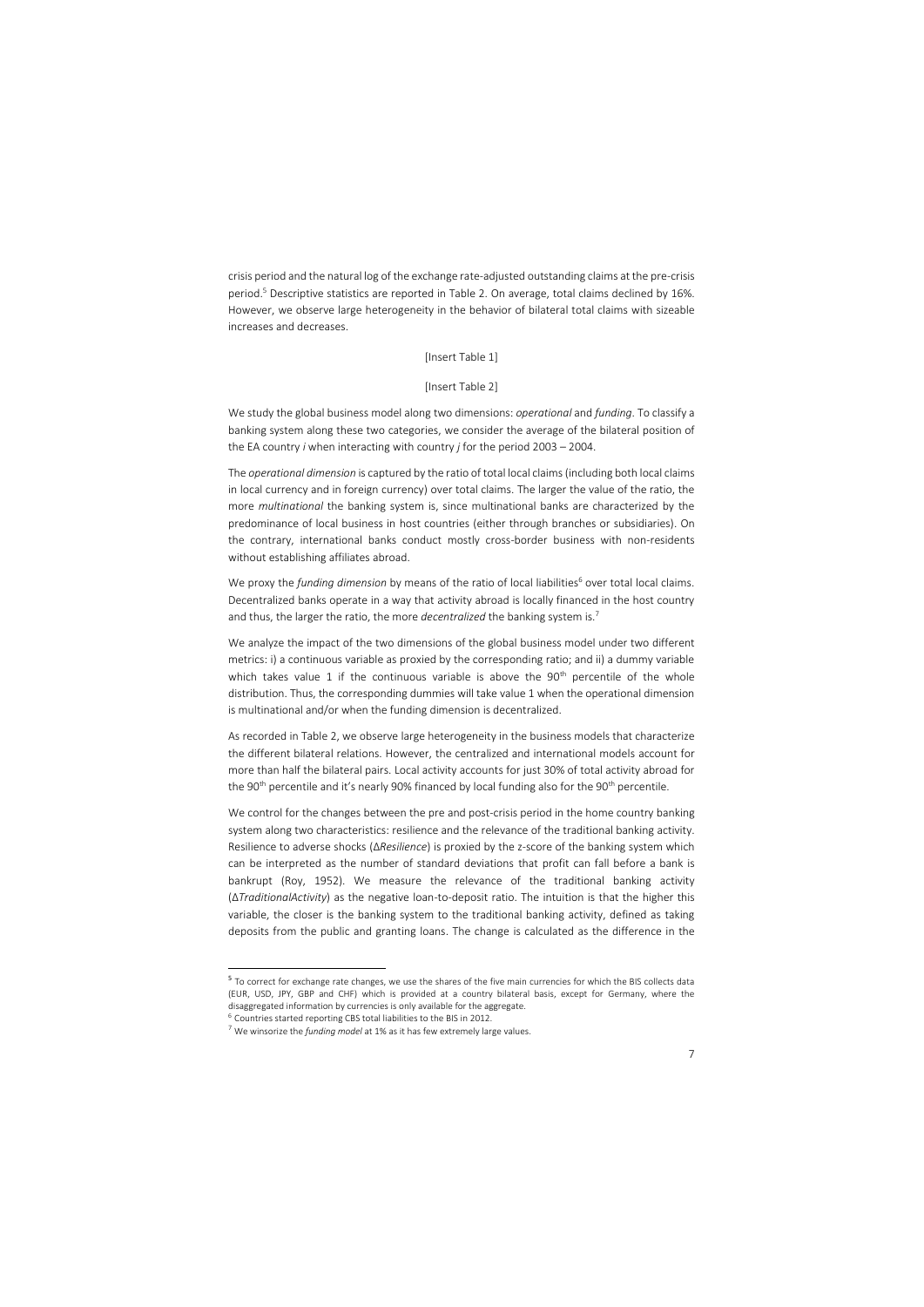mean level across the years 2005 – 2007 and 2014 – 2016, respectively, as we do to calculate the change in total claims.

To account for the correlation between the fluctuations in economic activity across markets we follow Kalemli-Ozcan et al. (2013) and compute a proxy of the synchronization of economic cycles (*Synchronization*) as the average of the negative absolute difference between the home and the host country's real GDP growth rates, weighted by the share that the claims to the host country represents over the whole lending activity abroad of the home country  $(\omega_{ij})$ . In particular, we calculate the bilateral synchronization between country *i* and country *j* as:

$$
Synchronization_{ij} = -\frac{1}{T} \sum_{t=1}^{T} \omega_{ijt} |\Delta Y_{it} - \Delta Y_{jt}|
$$
\n(2)

where  $\Delta Y_{it}$  and  $\Delta Y_{jt}$  refer to the *year-on-year* real GDP growth rate of country *i* and *j*, respectively, and  $T$  corresponds to the number of quarters employed in the analysis. Due to data restrictions, we use 12 quarters from the period 2005 – 2007. This index is defined so that higher values (i.e., the closer to zero) indicate a higher degree of bilateral synchronization between country *i* and *j*. Table 2 reports a large degree of heterogeneity in the bilateral synchronization. Indeed, the large difference between the median and the mean values points out to the existence of some relations strongly asynchronized.

To capture the regulatory environment, which according to previous work (Emter et al., 2018; and Bremus and Fratzscher, 2015) plays a determinant role, we use the change in the indices constructed by Barth et al. (2013) from the World Bank Surveys of 2011 and 2003 on Bank Regulation. Concretely, we use the change in the index for restrictions on activity (∆*RestrictionsIndex*) and the change in the index for prompt corrective action (∆*CorrectiveIndex*) in the home country. To control for the macroeconomic environment, we use the change between the average pre and post-crisis period of the real GDP growth rate (∆*GDP*) of home and host countries. Pre and post-crisis periods refer to the mean level across the period 2005 – 2007 and 2014 – 2016, respectively.

We also construct a dummy variable (*EA*) that takes value 1 when the host country belongs to the euro area and zero otherwise.

### 3. Empirical strategy

We empirically test the extent to which the two dimensions of the global business model play a significant role in explaining the evolution of total claims in the EA banking systems. For such aim, we specify the following cross-sectional equation:

$$
\Delta TCL_{ij} = \alpha + \beta Model_{ij} + \delta B_i + \theta CV_i + \gamma CV_j + \vartheta \ln \left( TCL_{ij}^{PRE} \right) + \varepsilon_{ij}
$$
\n(3)

where ΔTCL<sub>ij</sub> refers to the change in the stock of total claims from country *i* banking sector to the residents of country *j* before and after the crisis.  $Model_{ij}$  contains the proxy for the two dimensions of the global business model. As we analyze the *operational* and *funding* dimensions separately,  $Model_{ij}$  refers to any of the two variables. The model variable is predetermined with respect to the change in total claims. That is, it is computed using the values of 2003-2004.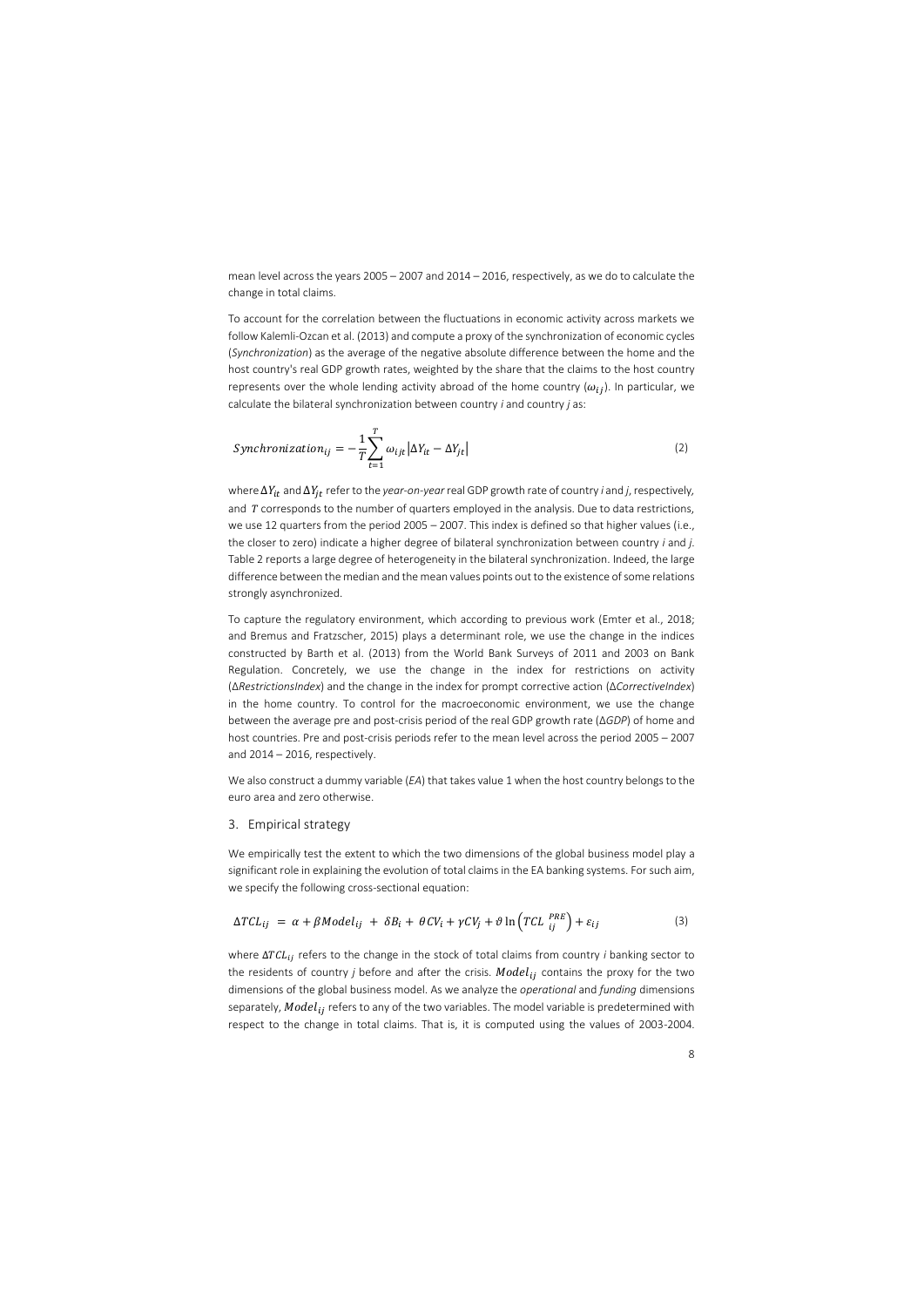Besides our main variable of interest, we include  $B_i$ , a vector that contains the change in home country banking system characteristics. In addition, *CV<sup>i</sup>* and *CV<sup>j</sup>* contain a set of control variables relative to the home and host countries, respectively. *CV<sup>i</sup>* contains proxies for the regulatory and the macroeconomic environment, while *CV<sup>j</sup>* includes variables that refer to the macroeconomic environment and a dummy variable that indicates whether the host country belongs to the EA or not. We do not control for the regulatory environment in the host country due to the lack of information for many of these countries. Following Emter et al. (2018), we control for the precrisis levels of bilateral lending positions  $\ln \left( TCL \, \frac{PRE}{ij} \right)$  given the possibility of reversion to the mean in bilateral portfolio investment partners, thus controlling for the size of the bilateral relation. We estimate equation (3) by OLS with heteroskedastic robust standard errors.

Equation (3) constitutes our baseline specification. It enables us to study the impact of the two dimensions of the global business model in the retrenchment observed in the EA banking systems after the financial crisis. Using differenced variables in the regression alleviates endogeneity concerns, as time-invariant unobserved country and country-pair specific factors that may affect both the model and the changes in cross-border activity are differenced out.

Next, we propose some variations to equation (3) to analyze how the global business model interacts with important drivers of the retrenchment such as the home country banking characteristics. With that aim, we propose the estimation of the following equation:

$$
\Delta TCL_{ij} = \alpha + \beta Model_{ij} + \delta B_i + \varphi (Model_{ij} \times B_i) + \theta CV_i + \gamma CV_j
$$
  
+  $\vartheta \ln \left( TCL_{ij}^{PRE} \right) + \varepsilon_{ij}$  (4)

where the novelty is the interaction term between the global business model variables and the changes in the home country banking characteristics  $(Model_{ij} \times B_i)$ . For the sake of simplicity and to make interpretation more straight-forward, the  $Model_{ij}$ related variables included in this specification correspond to the dummy variables and not to the continuous ones. The interaction terms tell us whether each dimension of the international banking model intensifies or mitigates the effects of other characteristics of the home country banking system. The sign and statistical significance of  $\varphi$  will provide evidence of the existence and direction of the interaction.

As EA banking systems share many characteristics, they are subject to the same monetary policy and are exposed to common shocks, we next analyze whether the impact of the global business model on the retrenchment of EA countries is different when the host country is also an EA country or not. Thus, we specify the following equation:

$$
\Delta TCL_{ij} = \alpha + \beta Model_{ij} + \varphi (Model_{ij} \times EA_i) + \delta B_i + \theta CV_i + \gamma CV_j +
$$
  

$$
\vartheta \ln \left( TCL_{ij}^{PRE} \right) + \varepsilon_{ij}
$$
 (5)

where we include the cross product between the global business model variables and the euro area dummy variable. As in equation (4), the  $Model_{ij}$  related variables correspond to the dummy variables.

Finally, we elaborate more on the geographic dimension related to the host country. Previous works, aligned with the approach in equation (5), look at the differential effect of different economic zones in relation to their level of development or their geographic location. Instead, to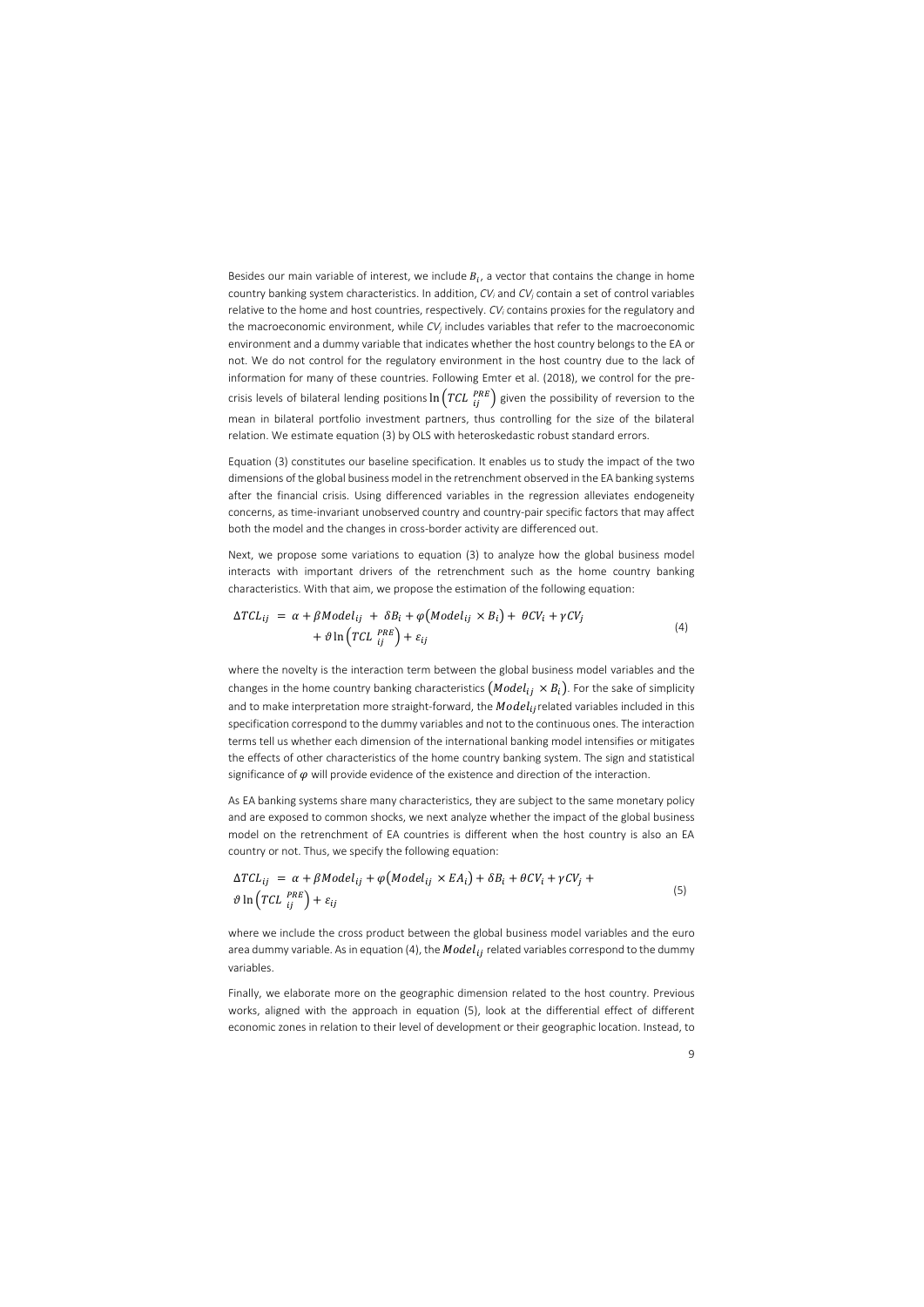capture these diverging effects, we use the concept of business cycle synchronization. As far as the correlation between the cycles in the home and the host country is low, the activity abroad will play an insulating role. On the contrary, if both cycles are highly correlated, the recession in the home country will reinforce the recession in the host country. Thus, we propose the following variation of equation (3):

$$
\Delta TCL_{ij} = \alpha + \beta Model_{ij} + \zeta Synchronization_{ij} + \varphi \left( Model_{ij} \times \text{Synchronization}_{ij} \right) + \delta B_i + \theta CV_i + \gamma CV_j + \vartheta \ln \left( TCL \frac{PRE}{ij} \right) + \varepsilon_{ij}
$$
\n
$$
\tag{6}
$$

We include the interaction between the global business model variables and our measure of synchronization to test for the possibility of international banking models reinforcing or mitigating the effects of business cycle synchronization.

## 4. Results

## 4.1. All counterparty sectors

Table 3 reports the estimates of equation (3). Columns (1) – (2) present the results for the *operational* dimension of the international banking model. The difference between both columns emerges from the measurement of such dimension as a continuous variable (column (1)) or as a dummy variable (column (2)). Independently of the variable used in the analysis, we provide evidence that the multinational banking model is associated with increases in international lending after the crisis. Thus, those banking systems which follow the international model are the ones that retrenched more. This finding is in accordance with Emter et al. (2018), which show that those banking systems with more local orientation before the crisis seemed to experience smaller balance sheet contractions once the crisis was under way. On economic terms, the result in column (1) implies that an interquartile range increase in the operational model (i.e., moving towards a multinational model) decreases the retrenchment in 1 percentage point which accounts for the 6% of the observed retrenchment in sample.

## [Insert Table 3]

Results on the *funding* dimension are reported in columns (3) – (4) of Table 3. They consistently show that more decentralized banking systems are associated with higher increases in lending, in line with the findings in McGuire and von Peter (2016). Therefore, those banking systems which financed local claims with non-local funds before the global financial crisis experienced larger declines in lending activity. However, in economic terms the impact of the funding dimension is negligible.

Turning to the effects of the changes in the banking sector characteristics, we find that those banking systems that have increased their resilience to adverse shocks and those that have moved away from traditional activity have retrenchment more. Banking systems experiencing greater credit losses saw their capital base eroded at the beginning of the crisis and thus, tended to shrink their balance sheets more (McGuire and Von Peter, 2016). Those that, after the crisis, made the effort to recover or even reinforce their resilience did so at the expenses of lower lending abroad. Those that reduced their reliance on deposits to finance credit, also reduced their activity abroad as they had to face the adverse funding conditions which arose in wholesale markets.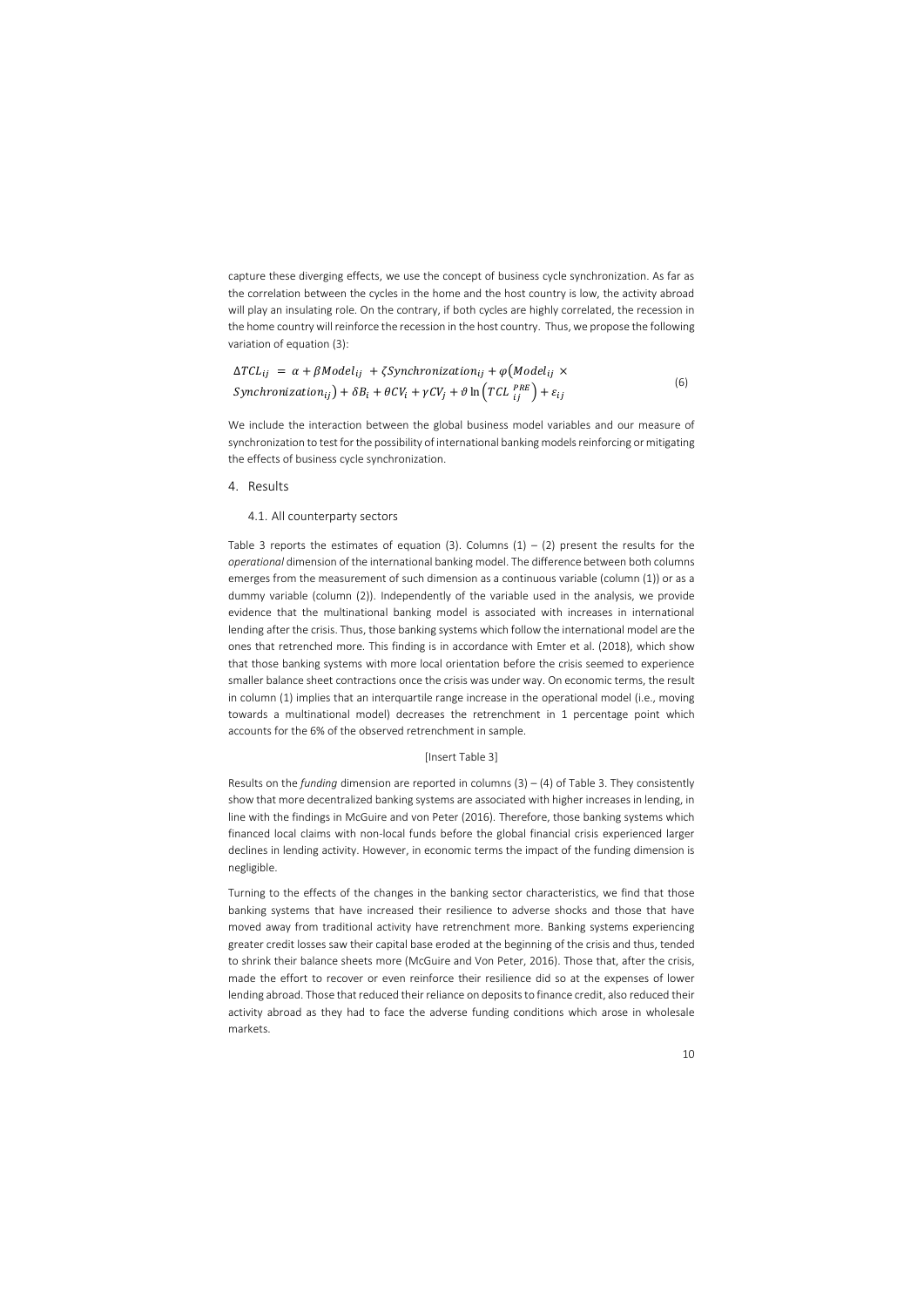Next, we analyze how the international banking model interacts with changes in the characteristics of the home country banking system through the estimation of equation (4). Table 4 reports the results. For comparability, columns (1) and (3) contain the estimates of the baseline specification while columns (2) and (4) report the results with the interaction terms. We find that the negative association between increases in resilience and the change in lending is mitigated by the decentralized model (see column (4)). Therefore, those banking systems with a large proportion of local claims funded by local liabilities and which increased their resilience between the pre and post-crisis periods, experienced smaller balance sheet contractions after the crisis than those which increased their resilience but funded their local claims with other sources of funding. On the contrary, we do not find evidence that the operational dimension of the international banking model plays any significant role in mitigating or exacerbating the impact of the changes in home country banking characteristics on the evolution of total foreign claims.<sup>8</sup>

## [Insert Table 4]

Table 5 contains the results of equation (5) in which we study whether the impact of the international banking model on the retrenchment of EA countries is different when the host country is also an EA country. Columns (1) and (3) report the results for the baseline specification while columns (2) and (4) show the interactions with the EA dummy variable of the impact of the operational and the funding dimensions, respectively. We do not find evidence that the decline in foreign claims in EA countries differs from the average decline in the rest of the world. In addition, the international banking model which characterized the bilateral relation between two different EA countries before the crisis does not have any significant different impact in relation to non-EA countries. So, the size of the effect of the predominance of local activity before the crisis (i.e., the operational dimension) of whether local activity before the crisis was mostly financed with local funds (i.e., the funding dimension) in EA countries is similar to the effect of these dimensions of global business models in other countries.

#### [Insert Table 5]

The previous result illustrates that the use of pre-specified economic areas may have important limitations for the analysis. Thus, we take an alternative approach and allow the pair of countries involved in the transaction to define their relationship based not on their geographic location, but on the concept of business cycle synchronization. We postulate that it is not the economic area itself which explains the changes in foreign claims to different host countries, but the relationship between the economic cycles of the home and the host countries. A low correlation between the cycles in the home and the host country will insulate the activity abroad from negative idiosyncratic shocks in the home country. On the contrary, if both cycles are highly correlated, the negative shock in the home country will compound a shock of the same sign in the borrowing host.

Using equation (6) we analyze the extent to which the degree of synchronization is an important driver behind the retrenchment of total claims in the EA countries and whether the different dimensions of the international banking model intensify or mitigate the role of synchronization. Table 6 reports the results. Columns (1) and (3) correspond to the baseline analysis while columns

**.** 

<sup>&</sup>lt;sup>8</sup> Estimates of equation (4) using the international banking model on its continuum form provide the same qualitative results.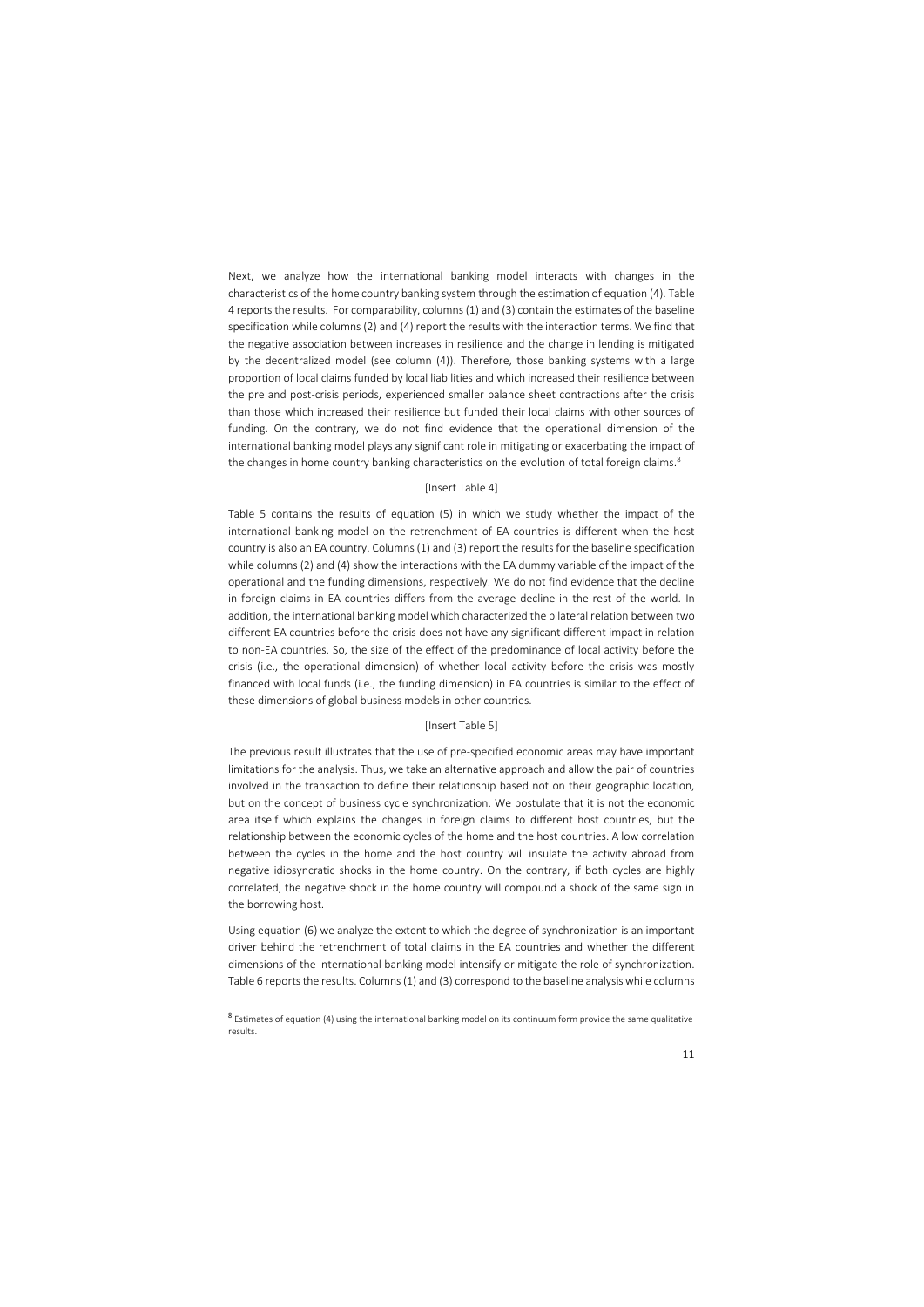(2) and (4) report the estimates of equation (6) for the operational and funding model, respectively. We find that more business synchronization before the crisis is associated with higher declines in lending after the crisis. This can result from the fact that lower synchronization implies that a recession in the home country does not usually take place at the same time as in the host country, so that such geographic diversification isolates the group activity abroad from idiosyncratic shocks. Therefore, lower synchronization allows for diversification benefits as it does not reinforce negative shocks.

## [Insert Table 6]

As for the interaction of business cycles and the international banking model, we find evidence that higher reliance on local activity and higher weights of local funding over local claims mitigate the negative effects of synchronization. In other words, we find that a positive correlation between the economic cycles of the home and the host country has a lower negative association with the retrenchment of total claims if the international banking model is multinational or if it is decentralized.

In fact, the tests reported at the bottom of table 6 show that the negative impact of business synchronization on the change of total claims before and after the crisis is more than halved for those home countries that develop local business in the host countries (i.e. multinational model) or those that finance their local business with local funding (i.e. decentralized model). This result reflects the relevance of the geographic destination of lending, and more in particular, the importance of lending to jurisdictions whose economic cycle is not aligned with that of the home country, since this can act as a stabilizing factor for the balance sheet of home countries.

## 4.2. Lending to banks

A large part of the reduction in EU bank's foreign claims after the crisis was concentrated in the loans to the banking sector itself and, in particular, to EA host countries CGFS (2016). While in 2008 more than half of interbank lending was directed to the EA, ten years later the proportion had declined to a country average of 41%. According to Sapienza and Zingales (2012), this cut in lending to banks probably was a result of a loss of trust in financial institutions, as it hinders the participation in the financial system and can have negative effects on financing and investments. Thus, in this section we focus on the lending activity to banks to determine whether the previously documented impact of the two dimensions of the global business model holds for this subgroup of claims.

The variable under study, lending to banks (LTB), is the lending provided to banks outside the group, operating in another jurisdiction. To construct this variable, we take advantage of the allocation by sectors of BIS CBS claims and use claims to banks, which exclude central banks and multinational development banks. We define  $\Delta L T B_{ij}$  as the change in the stock of claims from country *i* banking sector to resident banks of country *j* before and after the crisis. As we did with total claims, we compute it as the log difference in the average stock of claims from country *i* banking sector to bank residents of country *j* before (2005-2007) and after (2014-2016) the crisis. As before, we have corrected the original data reported by the BIS for valuation effects due to exchange rate changes. Declines in lending to the banking sector seem to be the norm in our data, as reported in Table 2, although for some bilateral pairs we observe increases in the stock of interbank claims after the crisis.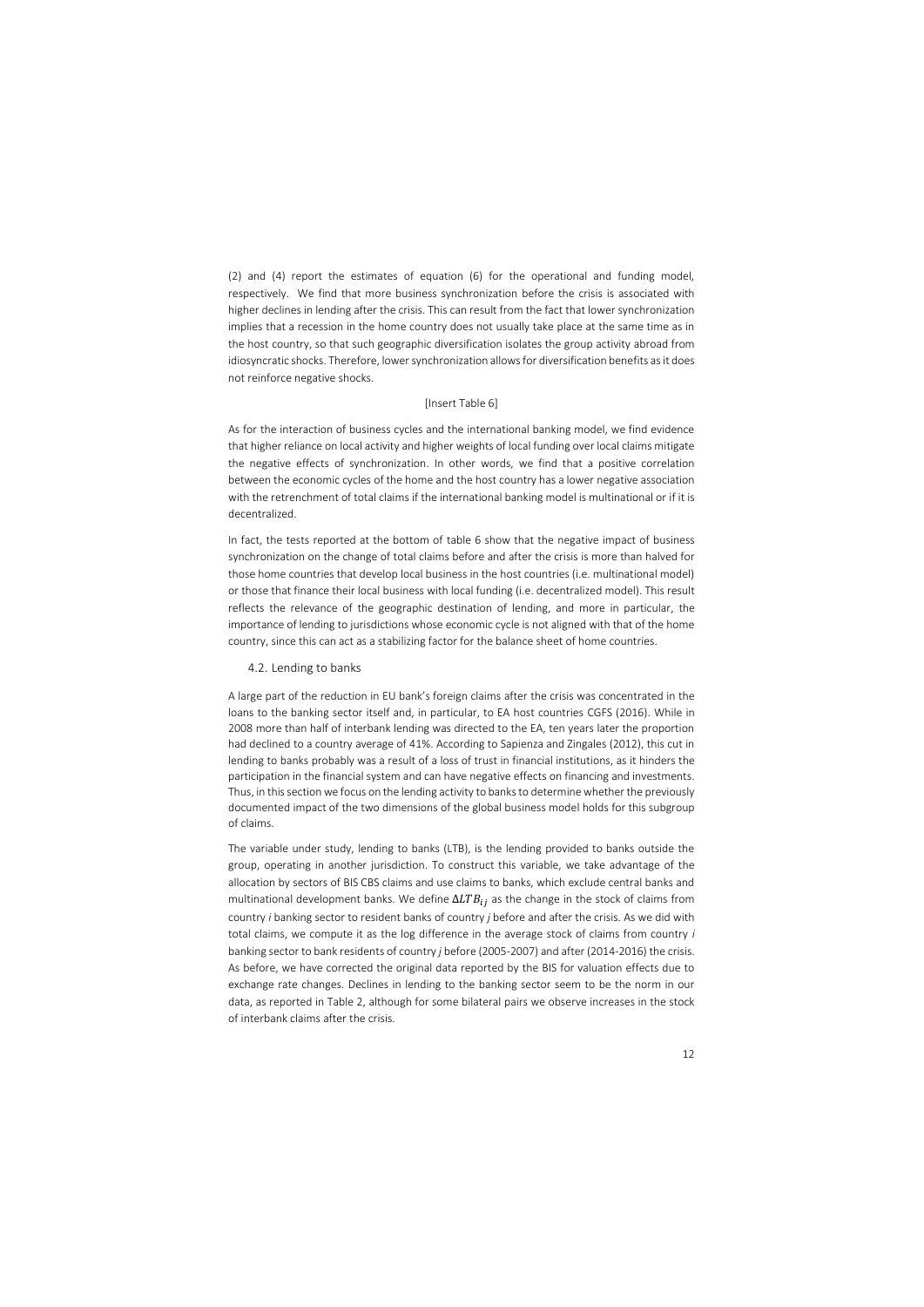We estimate the specifications in equations (3), (4) and (6) using as dependent variable  $\Delta LTB_{ij}$ . Table 7 reports the results of the analyses. We observe that the findings obtained for the role of global models in relation to claims to all sectors still hold when focusing on the lending to banks. Those systems with high local claims (more multinational) and high local liabilities given their local claims (more decentralized) experienced a lower reduction in lending to banks. On the other hand, we do not find evidence of a negative impact of synchronization on lending to banks.

## [Insert Table 7]

Differences arise in relation to the role of bank's traditional activity and the interaction of synchronization with the two dimensions of international banking models. We do not find evidence that those banking systems which increased their traditional activity increased more their lending to banks, neither that any of the dimensions of international models interact with synchronization to affect lending to banks.

## 5. Robustness tests

In this section, we provide robustness tests for different definitions as regards the change in lending.

## 5.1. Changes in the banking model

First, we study how the changes in the international banking model affect the changes in total claims between the pre and post-crisis periods. In our baseline specification, the  $Model_{ij}$  variable was predetermined with respect to the change of total claims. That is, it was computed using the values of the two dimensions of the model in 2003-2004. Here, we allow the  $Model_{ij}$  variable to change. To do so, we calculate the changes between the pre (2005-2007) and post-crisis period (2014-2016) for each one of the ratios that proxy the operational and funding dimensions of the international banking model:

$$
\Delta Model_{ij} = (Model_{ij}^{POST}) - (Model_{ij}^{PRE})
$$
\n(7)

We also construct two dummy variables to capture the direction in the change of the international banking model. The first dummy variable (*Dummy for operational model change*) takes value 1 for those bilateral pairs whose relationship became more multinational and value 0 if they became more international between the pre and post-crisis periods. The second dummy variable (*Dummy for funding model change*) takes value 1 for those bilateral pairs whose relationship became more decentralized and value 0 if they became more centralized.

We estimate equations (3), (4) and (6) having substituted the *Model*<sub>ij</sub> variable by the difference in the corresponding ratios. The results in Table 8 show that we obtain the same qualitative results as regards the operational and funding dimension: having moved towards a more locally focused global model or having increased the local funding given the local activity is associated with a lower retrenchment. The main difference with the previous results is that we find evidence that having moved towards a more multinational global model mitigates the positive effect of having increased the proportion of traditional activity.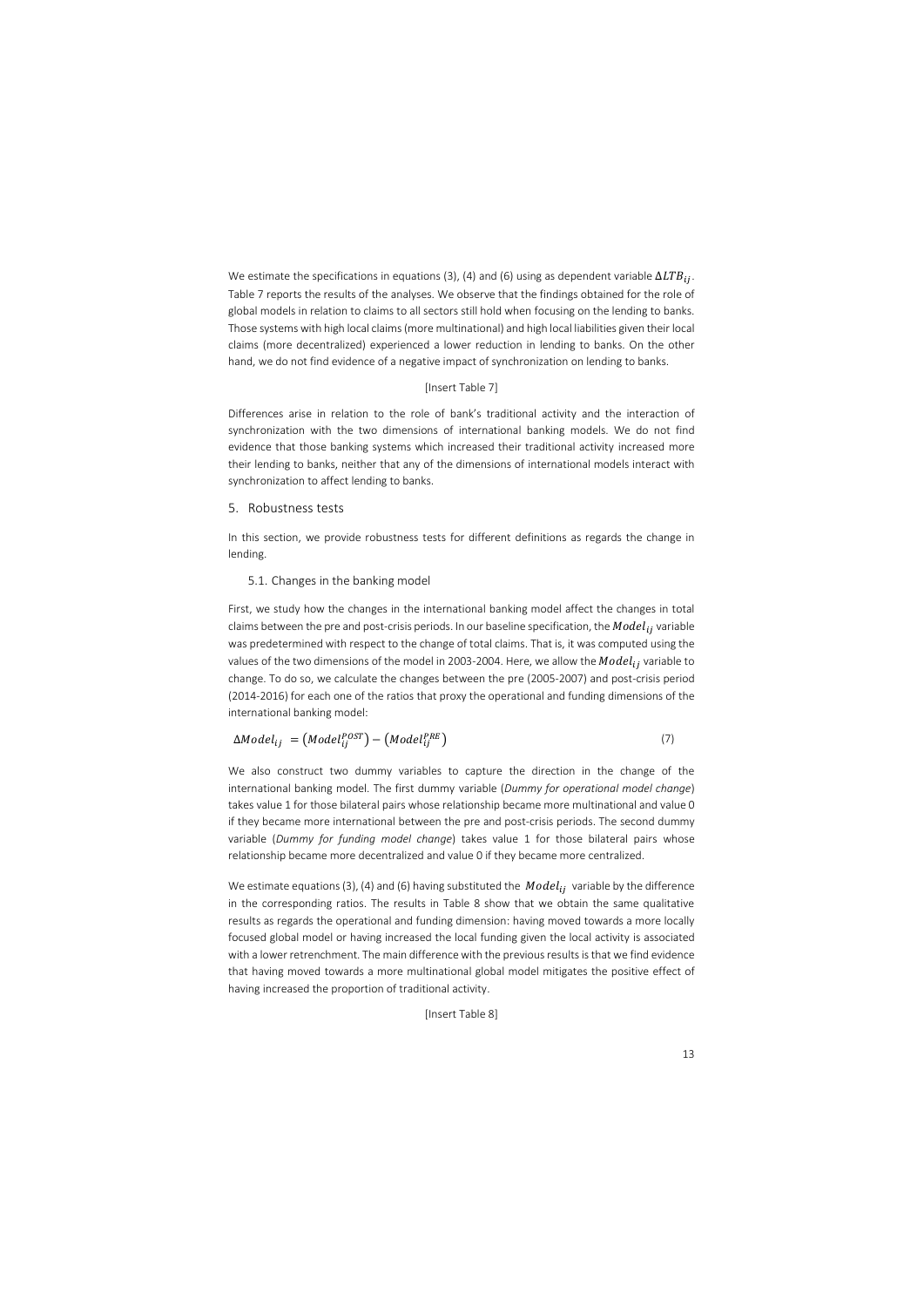#### 5.2. Peak-to-through approach

Finally, instead of using specific years to define the pre and the post-crisis periods, we propose a peak-to-trough approach to measure the contraction in the balance sheets of banks' foreign activity in the wake of the financial crisis. For each bilateral relation, the change is calculated by comparing the peak value of total claims between Q1 2006 and Q1 2009 with the minimum claims value from Q2 2009 to Q4 2017. The dependent variable thus becomes:

$$
\Delta TCLPeak_{ij} = \ln(TCL_{ij}^{TROUGH}) - \ln(TCL_{ij}^{PEAK})
$$
\n(8)

where  $TCL^{PEAK}_{ij}$ and  $TCL^{TROUGH}_{ij}$ denote the peak value of total claims between 2006Q1 and 2009 Q1 and the minimum claims value from 2009Q2 to 2017Q4, respectively, corrected for valuation effects due to exchange rate changes. We estimate equations (3), (4) and (6), using  $\Delta T CL_{ij}^{PEAK}$ as the dependent variable and substituting  $\ln(TCL_{ij}^{PRE})$  , by  $\ln(TCL_{ij}^{PEAK})$ , for consistency. Our main results, which are reported in Table 9 remain robust to this alternative dependent variable.

#### [Insert Table 9]

### 6. Conclusion

The goal of this paper is to analyze the importance of international banking models, for the decline in international positions of EA banks since the crisis, using BIS consolidated banking statistics. We study the international banking model along the operational and the funding dimensions, proxied by the weight of local activity and of local funding for local activity, respectively. We investigate whether these dimensions are directly associated to the change in foreign claims and whether they affect how banking characteristics of the home country and business cycle synchronization contribute to the change. We then focus on lending to the banking sector, which is the sector which has had the largest decline since the crisis to assess whether the same results are obtained.

Employing a cross-sectional difference approach which compares the pre and the post-crisis periods we find that the multinational model (higher reliance on local activity) and the decentralized model (higher weight of local funding over local claims) is associated to lower retrenchment. We also find that multinational banking systems which increased their resilience experienced smaller balance sheet contractions after the crisis. When we explore the relevance of the choice of the host country and, in particular, the correlation between the cycles in the home and the host countries, we find that more business synchronization is associated with higher declines in lending after the crisis and that the multinational and decentralized models mitigate such effect. We observe that the findings obtained for the role of international banking models in relation to claims to all sectors still hold when focusing on the lending to banks. The main difference arises as the different dimensions of the international banking models do not play a role in isolating banking systems from the influence of the synchronization of economic cycles when lending to banks. In fact, we cannot find empirical evidence of synchronization affecting lending to banks.

Our findings suggest that the resilience of foreign banking claims could be strengthened by promoting a shift towards a multinational and decentralized international banking model that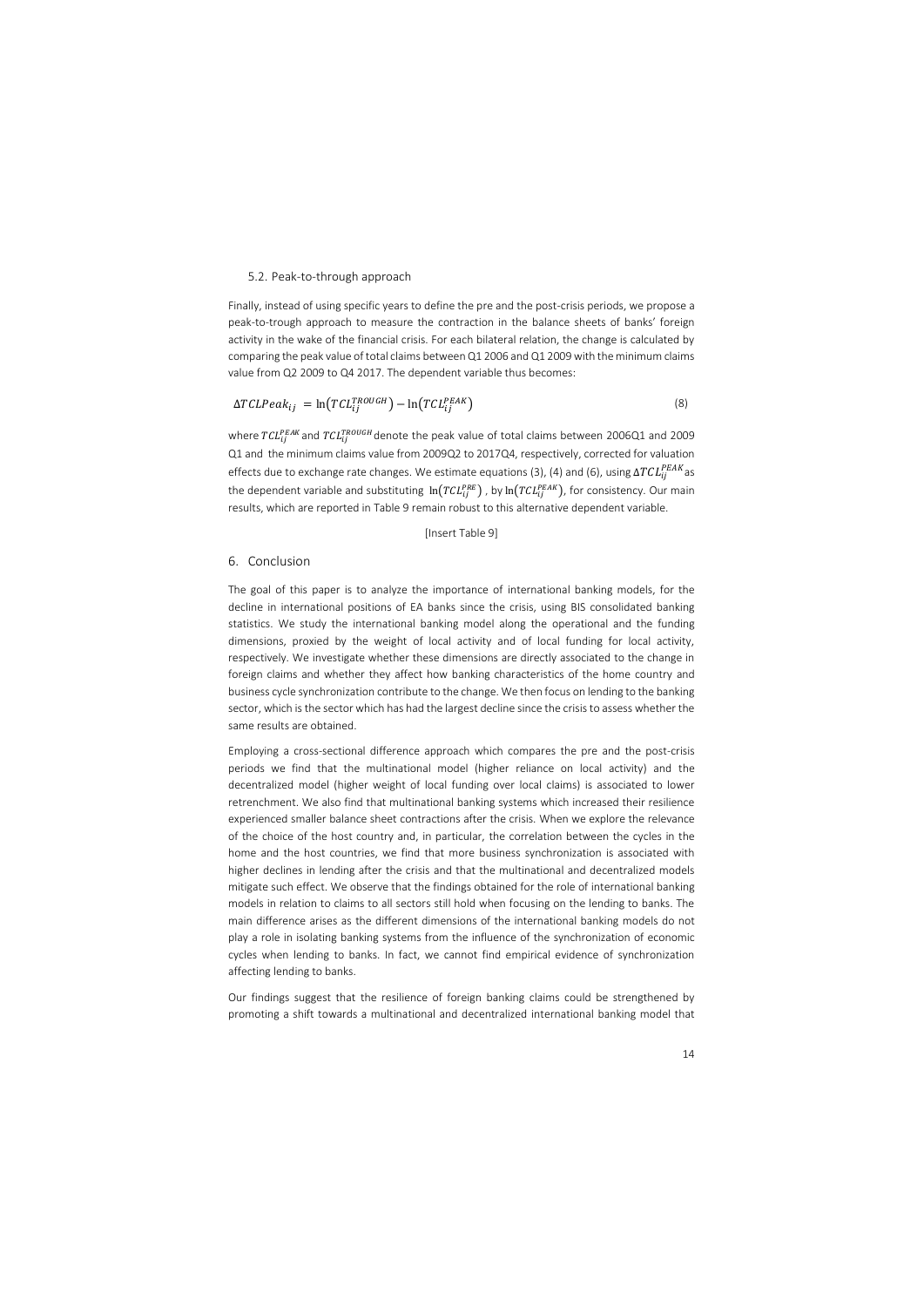focuses its foreign exposures on countries with limited business cycle synchronization vis-à-vis the bank's home country.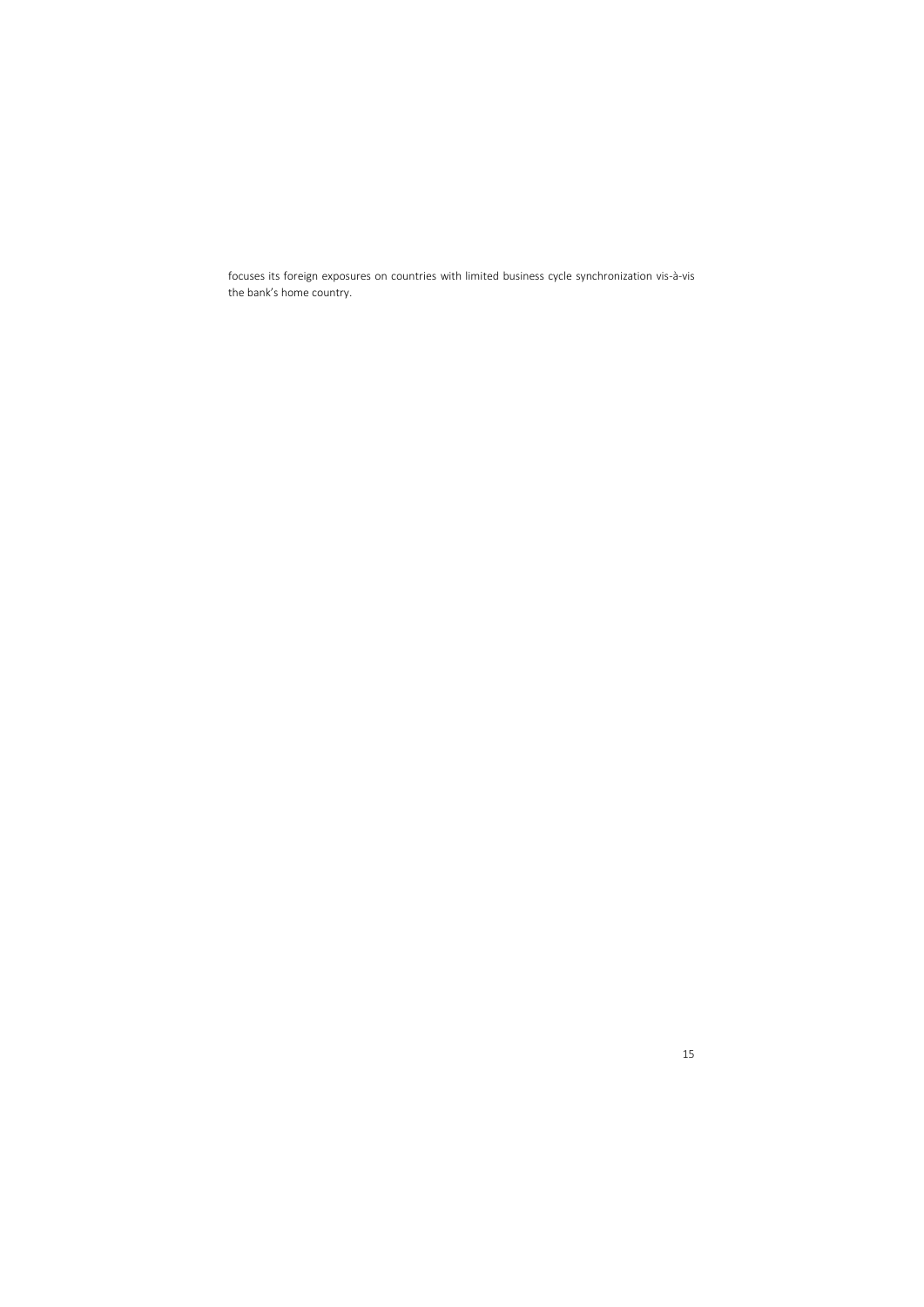## References

Avdjiev, S., Patrick McGuire and Philip Wooldridge. 2015. Enhanced data to analyze international banking. *BIS Quaterly Review* (September): 53-68.

Bank for International Settlements. 2015. Introduction to BIS statistics. *BIS Quarterly Review* (September): 35-51.

Bank for International Settlements. 2019. Reporting guidelines for the BIS international banking statistics (July).

Barth, James R., Gerard Caprio, Jr. and Ross Levine. 2013*.* Bank Regulation and Supervision in 180 Countries from 1999 to 2011. *National Bureau of Economic Research:* Working Paper 18733.

Beck, T., Aslı Demirgüç-Kunt and Ross Levine. 2000. A new database on financial development and structure. *The World Bank Economic Review* 14 (September): 597-605.

Beck, T., Aslı Demirgüç-Kunt and Ross Levine. 2009. Financial institutions and markets across countries and over time: data and analysis. *The World Bank Policy Research Working Paper* 4943 (May).

Beck, T., Martin Čihák, Aslı Demirgüç-Kunt, Erik H.B. Feyen and Ross Levine. 2018. Financial Development and Structure Dataset. *The World Bank* (July)*.*

Bremus, F. and Marcel Fratzscher. 2015. Drivers of structural change in cross-border banking since the global financial crisis. *Journal of International Money and Finance* 52 (April): 32-59.

Cerutti, Eugenio. 2015. Drivers of cross-border banking exposures during the crisis. *Journal of Banking and Finance* 55 (June): 340-357.

Cihák, M., Aslı Demirgüç-Kunt, Erik Feyen and Ross Levine. 2012. Benchmarking Financial Development Around the World. *The World Bank Policy Research* (August): Working Paper 6175.

Committee on the Global Financial System. 2018. Structural changes in banking after the crisis. *CGFS Papers* 60 (January).

Emter, L., Martin Schmitz and Marcel Tirpárk. 2018. Cross-border banking in the EU since the crisis: what is driving the great retrenchment? *ECB Working Paper Series* 2130 (February).

Galstyan, V. and Philip Lane. 2011. Bilateral portfolio dynamics during the global financial crisis. *European Economic Review* 57 (January): 63-74.

Gambacorta, L. and Adrian van Rixtel. 2013. Structural Bank Regulation Initiatives: Approaches and Implications. *BIS Working Papers* 412 (April).

Kalemli-Ozcan, S., Elias Papaioannou and José-Luis Peydró. 2013. Financial Regulation, Financial Globalization and the Synchronization of Economic Activity. *The Journal of Finance* 68: 1179-1228.

McCauley, R., Patrick McGuire and Goetz von Peter. 2010. The architecture of global banking: from international to multinational?*BIS Quarterly Review* (March): 25-37.

McGuire, P. and Goetz von Peter. 2016. The resilience of banks international operations. *BIS Quarterly Review* (March): 65-78.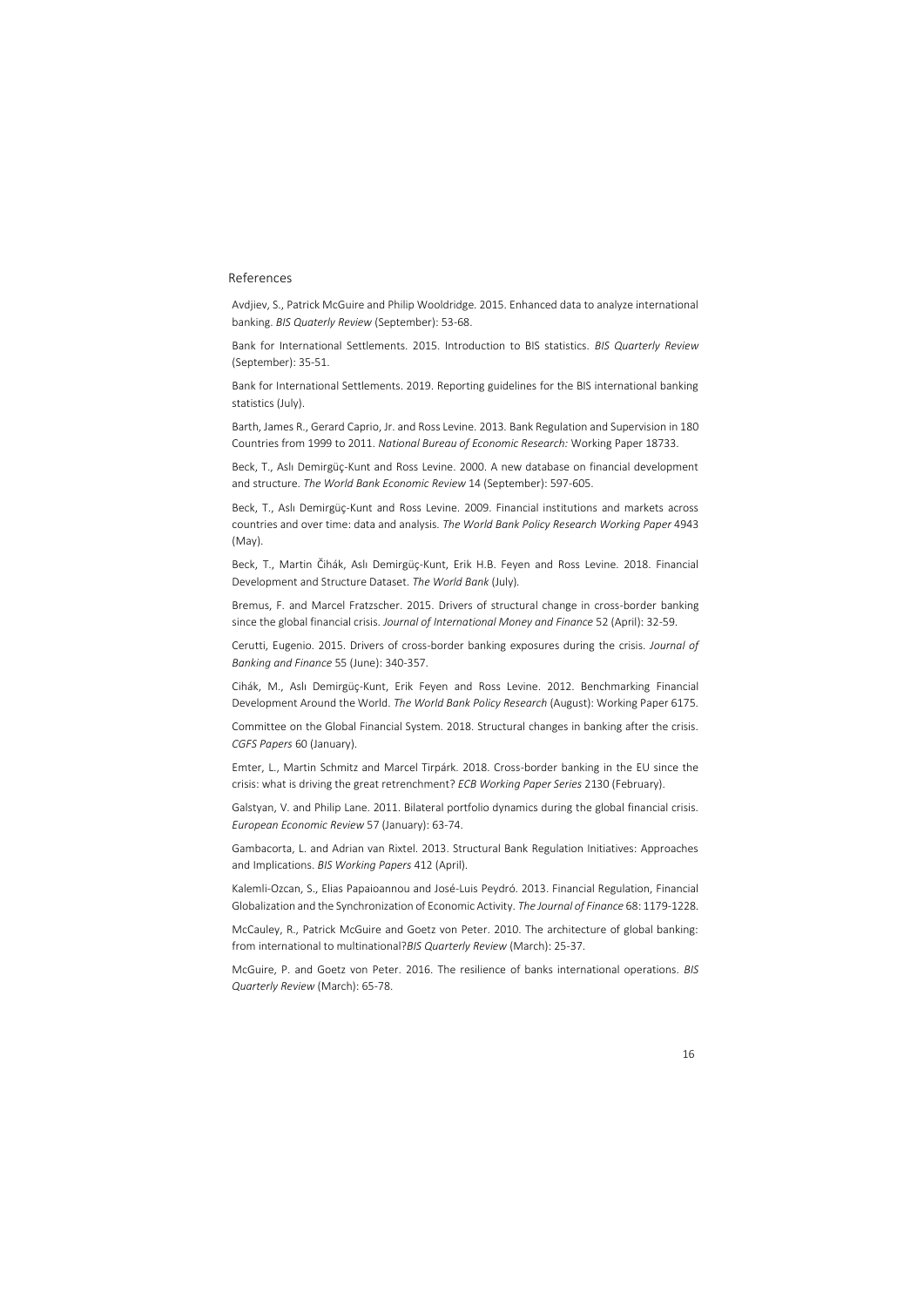Reinhardt, D. and Steven Riddiough. 2015. The two faces of cross-border banking flows. *IMF Economic Review* 63: 751-791.

Roy, Andrew D. 1952. Safety first and the holding assets. *Econometrica* 20 (July): 431-449.

Sapienza, P. and Luigi Zingales. 2012. A Trust Crisis. *International Review of Finance* 12 (June): 123-131.

Wang, Yabin. 2018. Fickle capital flows and retrenchment: Evidence from bilateral banking data. *Journal of International, Money and Finance* 87 (October): 1-21.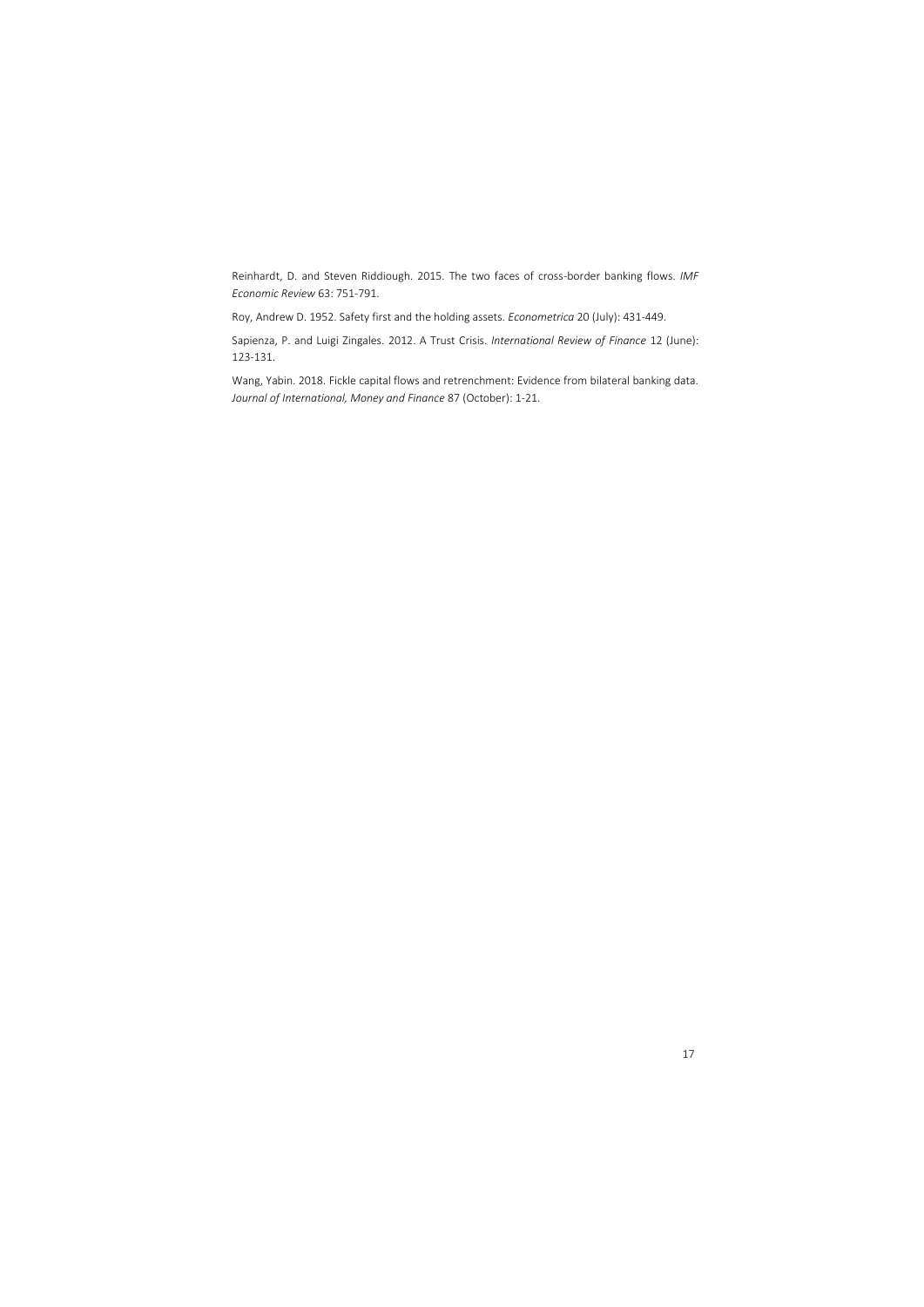| Variable                                     | Definition                                                                                                                                                                                                                                                                                                                                                                               | Data Source                                                                                     |
|----------------------------------------------|------------------------------------------------------------------------------------------------------------------------------------------------------------------------------------------------------------------------------------------------------------------------------------------------------------------------------------------------------------------------------------------|-------------------------------------------------------------------------------------------------|
| $\triangle TCL_{ij}$                         | The change in total claims over time is defined as the log<br>difference in the mean of total claims from country i banking<br>sector to residents of country j before (2005/07) and after the<br>crisis (2014/16).                                                                                                                                                                      | Bank for International<br>Settlements -<br><b>Consolidated Banking</b><br>Statistics            |
| Operational<br>$dimension_{ij}$              | It is the average ratio of total local claims (local claims in local<br>and foreign currency) over total claims between the home<br>country <i>i</i> and the host country <i>j</i> for the period 2003/04.<br>The larger the value of the ratio, the more multinational the<br>banking sector is.                                                                                        | Bank for International<br>Settlements -<br>Consolidated Banking<br><b>Statistics</b>            |
| Dummy for<br>operational<br>$dimension_{ij}$ | Dummy variable which takes value 1 if the Operational<br>dimension variable is above the 90 <sup>th</sup> percentile of the whole<br>distribution. Thus, this variable takes value 1 when the<br>operational dimension is multinational and 0 when it is<br>international.                                                                                                               | Bank for International<br>Settlements -<br>Consolidated Banking<br>Statistics                   |
| ∆Operational<br>$dimension_{ij}$             | The change over time of the operational dimension is defined<br>as the difference between the average pre-crisis levels<br>(2005/07) of total local claims over total claims and the post-<br>crisis levels (2014/16).                                                                                                                                                                   | Bank for International<br>Settlements -<br>Consolidated Banking<br>Statistics                   |
| Funding<br>$dimension_{ij}$                  | It is the average ratio of local liabilities over total local claims<br>between the home country $i$ and the host country $j$ for the<br>period 2003/04.<br>The larger the value of the ratio, the more decentralized the<br>banking sector is.                                                                                                                                          | Bank for International<br>Settlements -<br>Consolidated Banking<br><b>Statistics</b>            |
| Dummy for<br>funding<br>$dimension_{ij}$     | Dummy variable which takes value 1 if the Funding dimension<br>variable is above the 90 <sup>th</sup> percentile of the whole distribution.<br>Thus, this variable takes value 1 when the funding dimension<br>is decentralized and 0 when it is centralized.                                                                                                                            | Bank for International<br>Settlements -<br>Consolidated Banking<br><b>Statistics</b>            |
| $\Delta$ Funding<br>$dimension_{ij}$         | The change over time of the funding dimension is defined as<br>the difference between the average pre-crisis levels (2005/07)<br>of local liabilities over total local claims and the post-crisis<br>levels (2014/16).                                                                                                                                                                   | Bank for International<br>Settlements -<br><b>Consolidated Banking</b><br>Statistics            |
| Synchronizationij                            | Synchronization is a measure which proxies the correlation<br>between the fluctuations in economic activity across markets.<br>It is measured as the negative absolute difference between<br>two countries' real GDP average growth rates for 2005/07,<br>weighted by the share that lending to the host country j<br>represents over the whole lending activity abroad of country<br>i. | International Monetary<br>Fund - World Economic<br>Outlook (April 2019)<br>and own calculations |
| $\triangle LTB_{ij}$                         | The change in lending to banks is defined as the log difference<br>in the average of total claims from country <i>i</i> banking sector to<br>bank-residents of country $j$ before (2005/07) and after the<br>crisis (2014/16).                                                                                                                                                           | Bank for International<br>Settlements -<br><b>Consolidated Banking</b><br>Statistics            |
| ∆Traditional<br>Activityi                    | Negative difference in the mean loan-to-deposit ratio of<br>country i before (2005/07) and after the crisis (2014/16).                                                                                                                                                                                                                                                                   | Beck et al., 2018 -<br><b>Financial Development</b><br>and Structure Dataset                    |

## Table 1: Definition of variables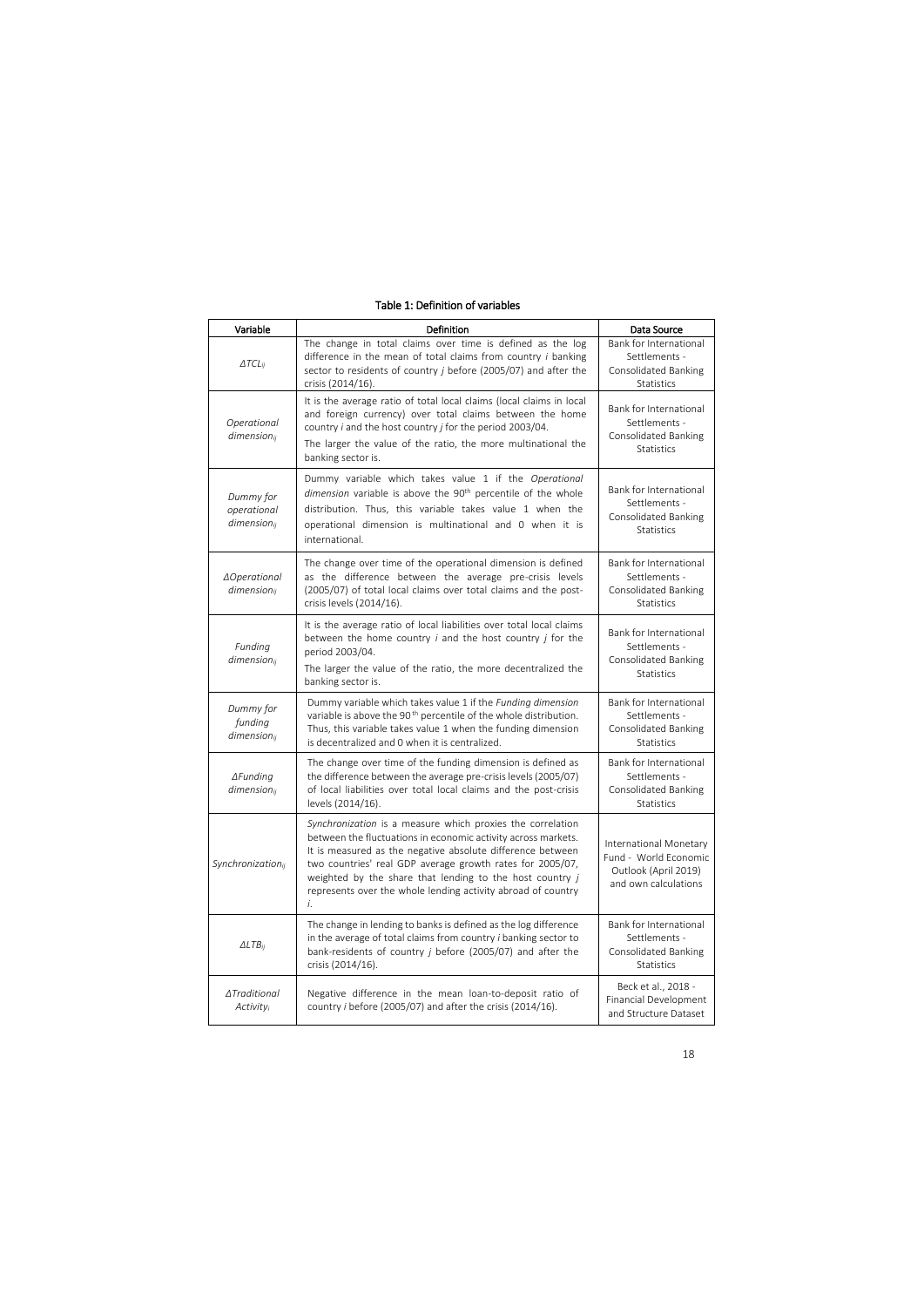| <b>AResilience</b>                | Difference in the mean z-score of country <i>i</i> before (2005/07)<br>and after the crisis (2014/16).                                                                                                                                                                                                                                                                                                  | Beck et al., 2018 -<br><b>Financial Development</b><br>and Structure Dataset |
|-----------------------------------|---------------------------------------------------------------------------------------------------------------------------------------------------------------------------------------------------------------------------------------------------------------------------------------------------------------------------------------------------------------------------------------------------------|------------------------------------------------------------------------------|
| $\triangle$ GDP <sub>ij</sub>     | Difference in the average real GDP growth rate of country i<br>and $j$ before (2005/07) and after the crisis (2014/16).                                                                                                                                                                                                                                                                                 | IMF - World Economic<br>Outlook (April 2019)                                 |
| <b>ARestrictions</b><br>$Index_i$ | Change over the period 2003/11 in the indicator of overall<br>restrictions on banking activities. Such banking activities could<br>be: engaging in underwriting, brokering and dealing in<br>securities, engaging in insurance underwriting and selling, or<br>engaging in real estate investment, development and<br>management. Higher values of this variable indicate increases<br>in restrictions. | Barth et al., 2013 -<br>World Bank Surveys on<br><b>Bank Regulation</b>      |
| <b>ACorrective Index</b>          | Change over the period 2003/11 in the indicator of whether a<br>law establishes predetermined levels of bank solvency<br>deterioration that forces automatic actions, such as<br>intervention. The higher the value of this indicator, the higher<br>the promptness in corrective action.                                                                                                               | Barth et al., 2013 -<br>World Bank Surveys on<br><b>Bank Regulation</b>      |
| $EA_i$                            | Dummy variable that takes value 1 if the host country is a euro<br>area country. The euro area countries (as of 2016) for which<br>we have information are: Austria, Belgium, Cyprus, Estonia,<br>Finland, France, Ireland, Italy, Latvia, Lithuania, Luxembourg,<br>Malta, Netherlands, Slovakia, Slovenia and Spain; and 0<br>otherwise.                                                              | Own calculations                                                             |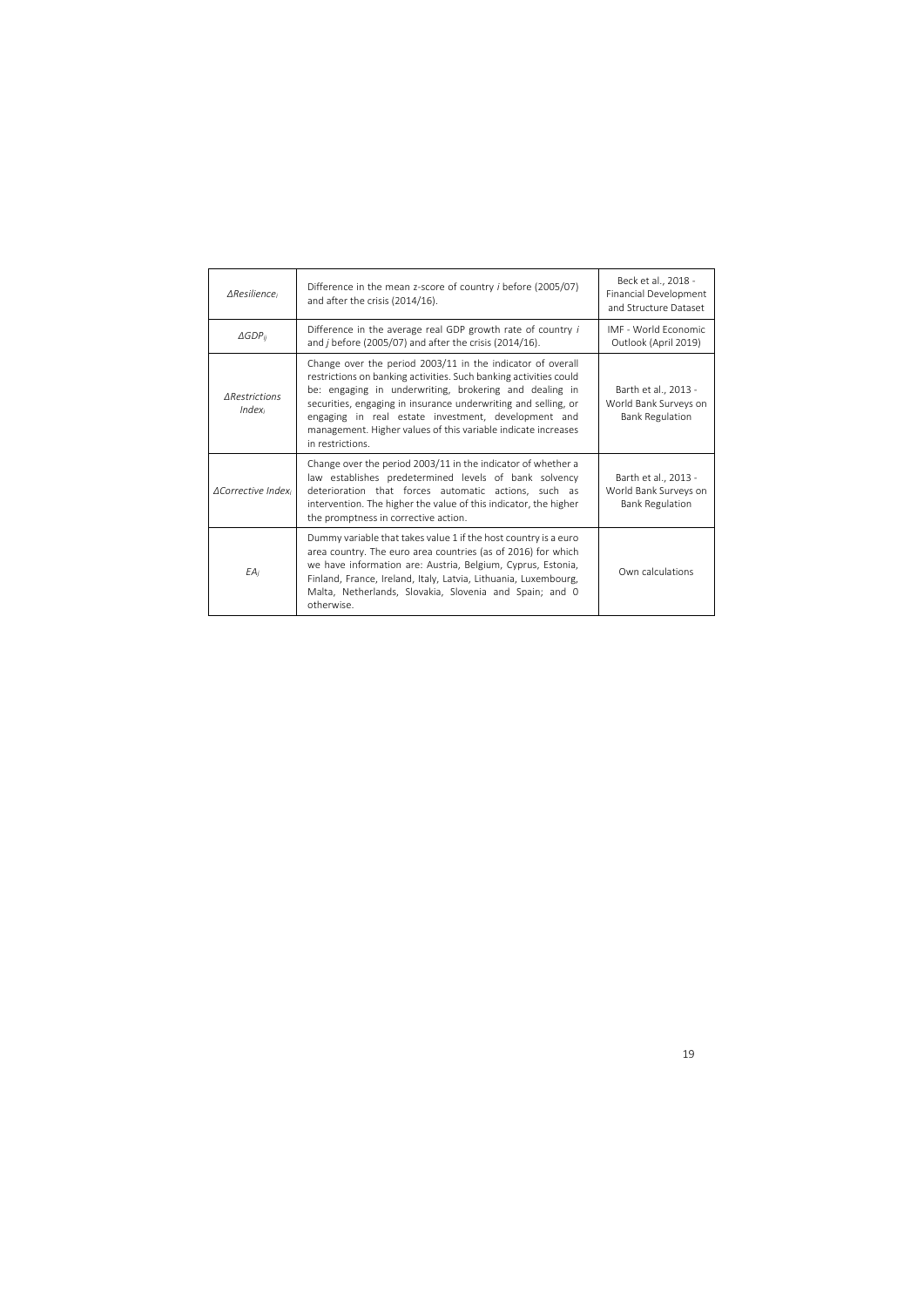## TABLE 2: Summary Statistics

| <b>PANEL A - Continuous Variables</b>                    |      |          |          |          |                 |         |
|----------------------------------------------------------|------|----------|----------|----------|-----------------|---------|
|                                                          | Obs. | Mean     | Median   | Std. Dev | P <sub>10</sub> | P90     |
| <b>Bilateral variables</b>                               |      |          |          |          |                 |         |
| Change in total claims                                   | 1112 | $-0.16$  | 0.01     | 2.06     | $-2.53$         | 2.04    |
| Operational model                                        | 1112 | 7.12     | 0.00     | 17.47    | 0.00            | 29.70   |
| Funding model                                            | 1112 | 22.59    | 0.00     | 56.94    | 0.00            | 88.04   |
| Total claims post-crisis<br>(2014/16) Millions, USD      | 1112 | 7961     | 105      | 35859    | $\mathbf{1}$    | 14298   |
| Synchronization                                          | 1112 | $-1.71$  | $-0.07$  | 5.86     | $-4.12$         | $-0.00$ |
| Change in operational<br>model                           | 933  | 3.21     | 0.00     | 27.12    | $-26.89$        | 39.56   |
| Change in funding model                                  | 933  | $-16.50$ | 0.00     | 214.70   | $-38.36$        | 11.87   |
| Change in lending to banks                               | 788  | $-0.75$  | $-0.51$  | 2.42     | $-3.87$         | 1.95    |
| Source and recipient country variables                   |      |          |          |          |                 |         |
| Change in Traditional<br>Activity                        | 10   | $-16.57$ | $-11.72$ | 35.93    | $-66.57$        | 30.76   |
| Change in Resilience                                     | 10   | 2.39     | 2.89     | 5.10     | $-5.18$         | 8.01    |
| Average change in real GDP<br>growth rate (home country) | 10   | $-0.53$  | $-1.12$  | 3.01     | $-3.27$         | 3.70    |
| Average change in real GDP<br>growth rate (host country) | 135  | $-3.12$  | $-2.16$  | 5.17     | $-8.2$          | 0.43    |

## PANEL B – Categorical Variables

|                                                 | Observations/Categories | Number    |
|-------------------------------------------------|-------------------------|-----------|
| Host countries (total)                          | 135                     |           |
| Eurozone host countries                         | 16                      | 11.85 (%) |
|                                                 | Increase                | 1         |
| Change in restrictions on banking<br>activities | No change               | 3         |
| (# of jurisdictions which)                      | Decrease                | 6         |
|                                                 | Increase                | 5         |
| Change in corrective action                     | No change               | 3         |
| (# of jurisdictions which)                      | Decrease                | 2         |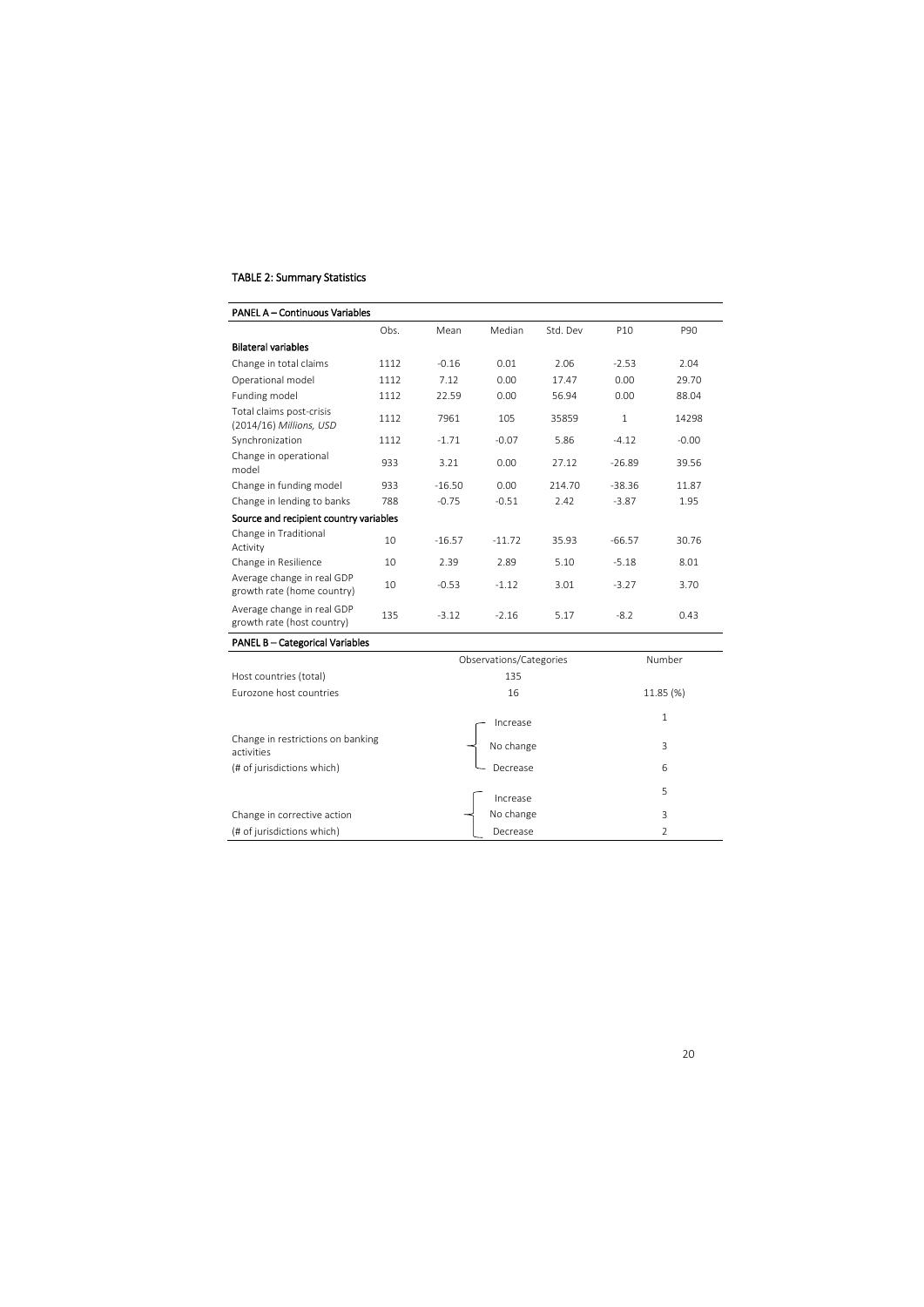#### Table 3: Effects of the international banking model on euro area countries' retrenchment

This table reports the impact of the international banking model on the change in total claims (post vs. pre-crisis) of EA countries, presenting the results of the estimation of equation (3). The dependent variable is the log difference of the stock of total claims before (2005/07) and after (2014/16) the crisis corrected for valuation effects due to exchange rate changes. The international banking model is studied at two dimensions: operational (cols. (1)-(2)) and funding (cols. (3)-(4)). We classify each bilateral relation as regards the value for the period 2003/05 of the ratio of total local claims over total claims and local liabilities over total local claims for the operational and funding dimensions, respectively. In each specification, we either use the ratio itself or a dummy variable taking value one if the ratio is within the 90<sup>th</sup> percentile, and zero otherwise. The table includes the coefficients for changes between the pre and the post-crisis periods in two banking characteristics of the home country: resilience (captured by the zscore) and the relevance of the traditional banking activity (*TraditionalActivity*, proxied by the negative loan-to-deposit ratio). All specifications include the pre-crisis level of total claims (in logs), macroeconomic controls for both the home and the host countries, the changes in regulation for the home country (the change in restrictions on activity and the change in prompt corrective action) and a EA dummy variable which takes value 1 if the host country is also a EA country. P-values are reported in brackets. \*, \*\* and \*\*\* indicate statistical significance at the 10%, 5%, and 1% levels, respectively.

|                                                         |             | OPERATIONAL DIMENSION |             | <b>FUNDING DIMENSION</b> |
|---------------------------------------------------------|-------------|-----------------------|-------------|--------------------------|
|                                                         | (1)         | (2)                   | (3)         | (4)                      |
| <b>International Banking Model variables</b>            |             |                       |             |                          |
| Operational dimension                                   | $0.011***$  |                       |             |                          |
|                                                         | (0.000)     |                       |             |                          |
| Dummy for operational dimension                         |             | $0.549***$            |             |                          |
| (1:multinational; 0:international)                      |             | (0.000)               |             |                          |
| Funding model                                           |             |                       | $0.002**$   |                          |
|                                                         |             |                       | (0.036)     |                          |
| Dummy for funding dimension                             |             |                       |             | $0.365**$                |
| (1:decentralized; 0:centralized)                        |             |                       |             | (0.013)                  |
| Role of changes in home country banking characteristics |             |                       |             |                          |
| $\triangle Resilience$ (z-score)                        | $-0.085***$ | $-0.085***$           | $-0.086***$ | $-0.088$ ***             |
|                                                         | (0.000)     | (0.000)               | (0.000)     | (0.000)                  |
| ∆TraditionalActivity                                    | $0.015***$  | $0.016***$            | $0.015***$  | $0.015***$               |
|                                                         | (0.000)     | (0.000)               | (0.000)     | (0.000)                  |
| Macroeconomic Controls                                  | Yes         | Yes                   | Yes         | Yes                      |
| Regulatory Controls                                     | Yes         | Yes                   | Yes         | Yes                      |
| EA Dummy Variable                                       | Yes         | Yes                   | Yes         | Yes                      |
| Observations                                            | 1,112       | 1,112                 | 1,112       | 1,112                    |
| R-squared (corrected)                                   | 0.312       | 0.312                 | 0.308       | 0.308                    |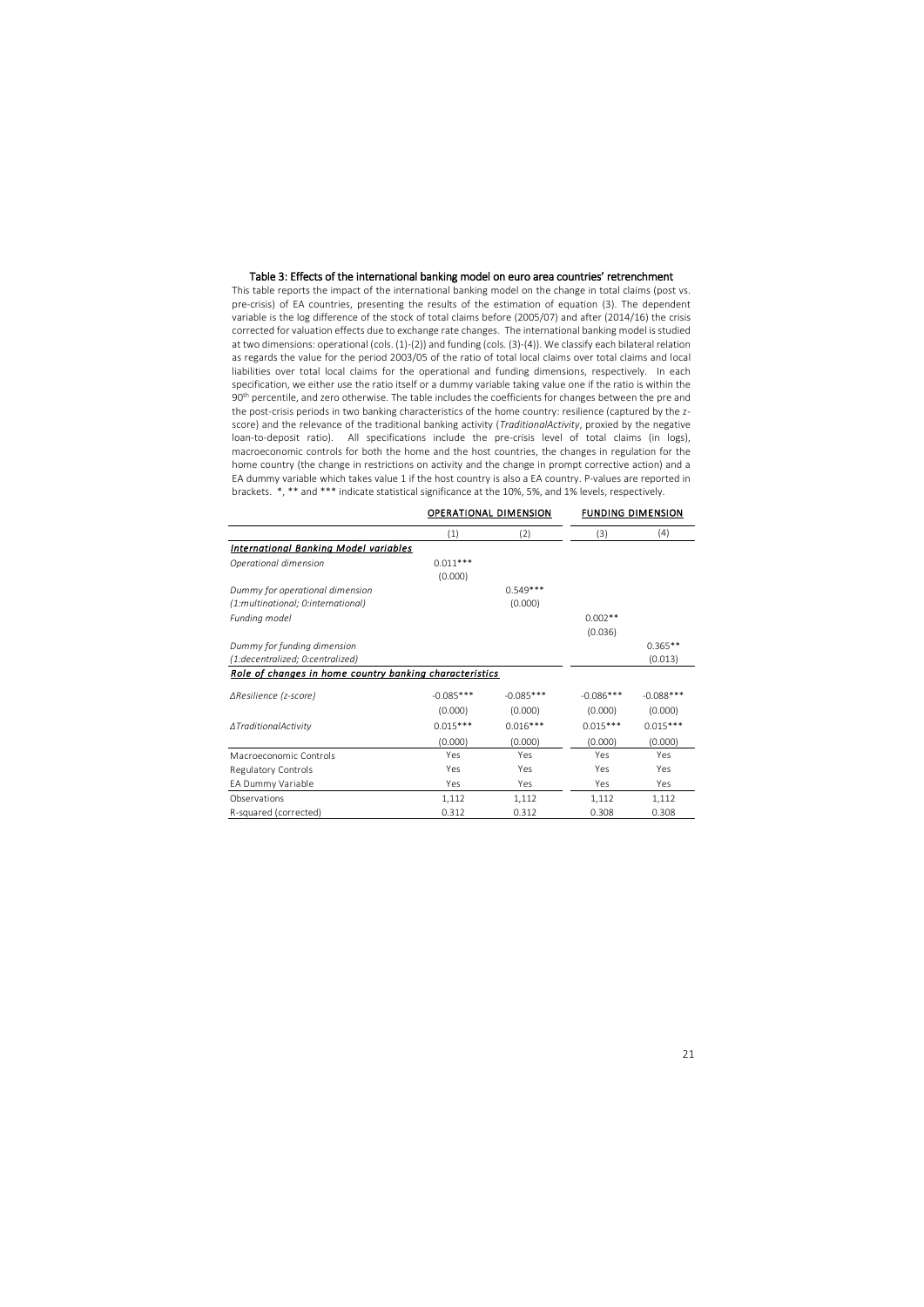### Table 4: Interactions of the effects of the international banking model with home country characteristics on euro area countries' retrenchment

This table reports the impact of the international banking model and its interaction with home country banking characteristics on the change in total claims (post- vs. pre-crisis) of EA countries. Panel A presents the results of the estimation of equation (4) in cols. (2) and (4) while cols. (1) and (3) correspond to the baseline analysis. The dependent variable is the log difference of the stock of total claims before (2005/07) and after (2014/16) the crisis corrected for valuation effects due to exchange rate changes. The international banking model is studied at two dimensions: operational (cols. (1)-(2)) and funding (cols. (3)-(4)). We classify each bilateral relation with reference to the value for the period 2003/05 of the ratio of total local claims over total claims and local liabilities over total local claims for the operational and funding dimensions, respectively. The Table includes the interaction of the model indicators with changes between the pre and the post-crisis periodsin two banking characteristics of the home country: resilience (as captured by the z-score) and the relevance of the traditional banking activity (TraditionalActivity, proxied by the negative loan-to-deposit ratio). All specifications include the precrisis level of total claims (in logs), macroeconomic controls for both the home and the host countries, the changes in regulation for the home country (the change in restrictions on activity and the change in prompt corrective action) and a EA dummy variable which takes value 1 if the host country is also a EA country. Panel B reports the results of t-tests of linear combinations of the coefficients. P-values are reported in brackets. \*, \*\* and \*\*\* indicate statistical significance at the 10%, 5%, and 1% levels, respectively.

| Panel A: Regression Analysis                                 |             | <b>OPERATIONAL DIMENSION</b> | <b>FUNDING DIMENSION</b> |             |  |
|--------------------------------------------------------------|-------------|------------------------------|--------------------------|-------------|--|
|                                                              | (1)         | (2)                          | (3)                      | (4)         |  |
| <b>International Banking Model variables</b>                 |             |                              |                          |             |  |
| Dummy for operational dimension (1:multinational;            | $0.549***$  | $0.538***$                   |                          |             |  |
| O:international)                                             | (0.000)     | (0.001)                      |                          |             |  |
| Dummy for funding dimension (1:decentralized; 0:centralized) |             |                              | $0.365**$                | 0.265       |  |
|                                                              |             |                              | (0.0128)                 | (0.110)     |  |
| Role of changes in home country banking characteristics      |             |                              |                          |             |  |
| $\triangle Resilience$ (z-score)                             | $-0.085***$ | $-0.089***$                  | $-0.088***$              | $-0.096***$ |  |
|                                                              | (0.000)     | (0.000)                      | (0.000)                  | (0.000)     |  |
| ∆TraditionalActivity                                         | $0.016***$  | $0.016***$                   | $0.015***$               | $0.016***$  |  |
|                                                              | (0.000)     | (0.000)                      | (0.000)                  | (0.000)     |  |
| ∆Resilience*Dummy for operational dimension                  |             | 0.035                        |                          |             |  |
|                                                              |             | (0.255)                      |                          |             |  |
| ∆TraditionalActivity*Dummy for operational dimension         |             | $-0.005$                     |                          |             |  |
|                                                              |             | (0.307)                      |                          |             |  |
| ∆Resilience*Dummy for funding dimension                      |             |                              |                          | $0.071**$   |  |
|                                                              |             |                              |                          | (0.024)     |  |
| ∆TraditionalActivity*Dummy for funding dimension             |             |                              |                          | $-0.005$    |  |
|                                                              |             |                              |                          | (0.291)     |  |
| Macroeconomic Controls                                       | Yes         | Yes                          | Yes                      | Yes         |  |
| <b>Regulatory Controls</b>                                   | Yes         | Yes                          | Yes                      | Yes         |  |
| EA Dummy Variable                                            | Yes         | Yes                          | Yes                      | Yes         |  |
| Observations                                                 | 1,112       | 1,112                        | 1,112                    | 1,112       |  |
| R-squared (corrected)                                        | 0.312       | 0.311                        | 0.308                    | 0.308       |  |
| Panel B: Test on the linear combinations                     |             |                              |                          |             |  |
| ∆Resilience+∆Resilience*Dummy for operational dimension      |             | $-0.054**$                   |                          |             |  |
|                                                              |             | (0.046)                      |                          |             |  |
| ∆TraditionalActivity+∆TraditionalActivity*Dummy for          |             | $0.011**$                    |                          |             |  |
| operational dimension                                        |             | (0.020)                      |                          |             |  |
| ∆Resilience+∆Resilience*Dummy for funding dimension          |             |                              |                          | $-0.025$    |  |
|                                                              |             |                              |                          | (0.377)     |  |
| ∆TraditionalActivity+∆TraditionalActivity*Dummy for funding  |             |                              |                          | $0.010**$   |  |
| dimension                                                    |             |                              |                          | (0.046)     |  |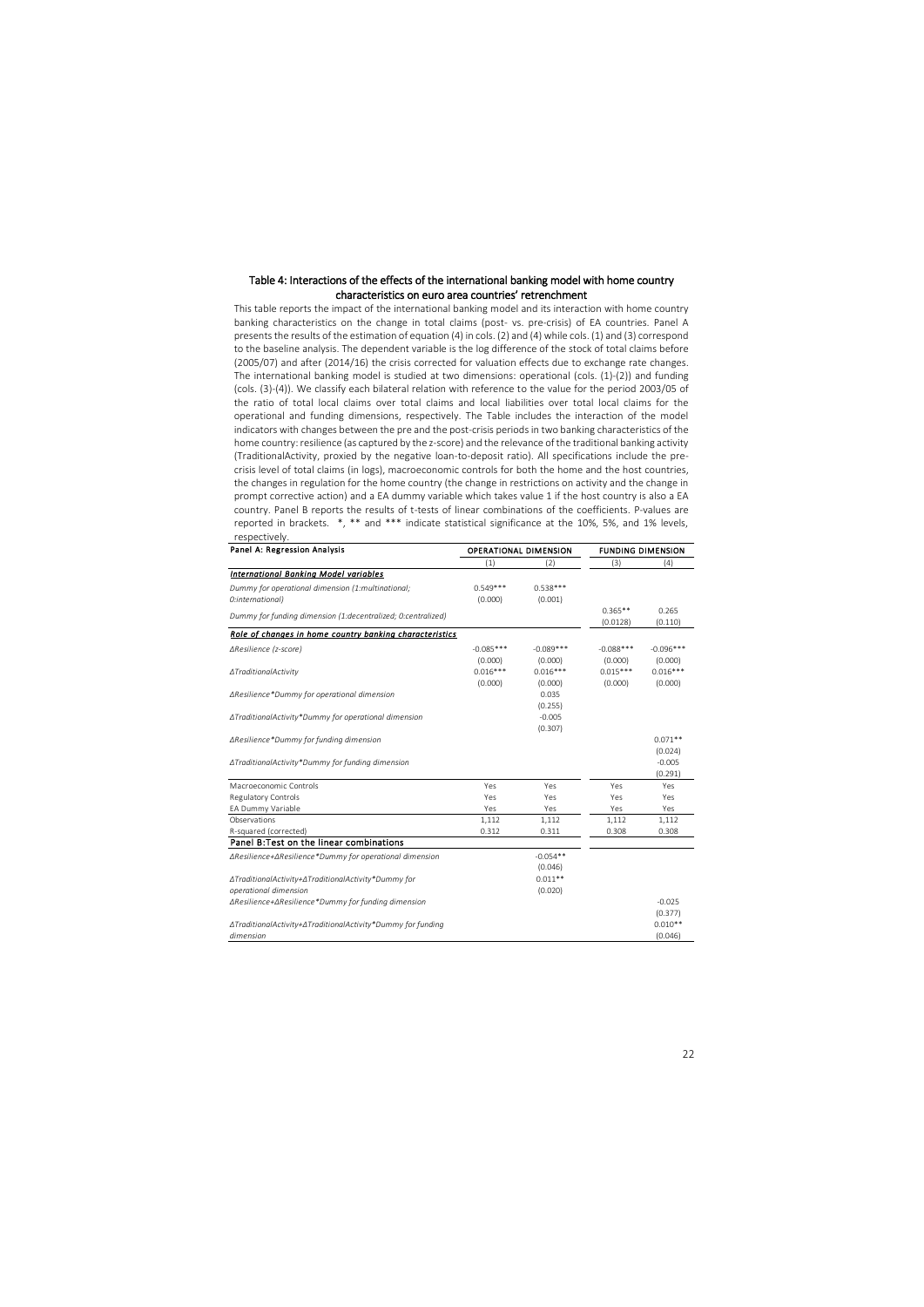### Table 5: Role of euro area being the host country on the effects of the international banking model on euro area countries' retrenchment

This table reports the impact of international banking model and its interaction with EA dummy variables on the change in total claims (post- vs. pre-crisis) of EA countries. Panel A presents the results of the estimation of equation (5) in cols. (2) and (4), while cols. (1) and (3) correspond to the baseline analysis. The dependent variable is the log difference of the stock of total claims before (2005/07) and after (2014/16) the crisis corrected for valuation effects due to exchange rate changes. The international banking model is studied at two dimensions: operational (cols. (1)-(2)) and funding (cols. (3)-(4)). We classify each bilateral relation with reference to the value for the period 2003/05 of the ratio of total local claims over total claims and local liabilities over total local claims for the operational and funding dimensions, respectively. The table includes the interaction of the model indicators with the EA dummy variable which takes value 1 if the host country is also a EA country and zero otherwise. It also reports the coefficients for changes between the pre and the post-crisis periods in two banking characteristics of the home country: resilience (as captured by the z-score) and the relevance of the traditional banking activity (TraditionalActivity, proxied by the negative loan-to-deposit ratio). All specifications include the pre-crisis level of total claims (in logs), macroeconomic controls for both the home and the host countries, the changes in regulation for the home country (the change in restrictions on activity and the change in prompt corrective action) and an EA dummy variable which takes value 1 if the host country is also an EA country. Panel B reports the results of t-tests of linear combinations of the coefficients. Pvalues are reported in brackets. \*, \*\* and \*\*\* indicate statistical significance at the 10%, 5%, and 1% levels, respectively.

| Panel A: Regression Analysis                                    | <b>OPERATIONAL DIMENSION</b> |             | <b>FUNDING DIMENSION</b> |                       |  |
|-----------------------------------------------------------------|------------------------------|-------------|--------------------------|-----------------------|--|
|                                                                 | (1)                          | (2)         | (3)                      | (4)                   |  |
| <b>International Banking model variables</b>                    |                              |             |                          |                       |  |
| Dummy for operational dimension (1:multinational;               | $0.549***$                   | $0.548***$  |                          |                       |  |
| O:international)                                                | (0.000)                      | (0.000)     |                          |                       |  |
| Dummy for funding dimension (1:decentralized;<br>O:centralized) |                              |             | $0.365**$<br>(0.0128)    | $0.396**$<br>(0.0234) |  |
| Role of changes in home country banking characteristics         |                              |             |                          |                       |  |
| ∆Resilience (z-score)                                           | $-0.085***$                  | $-0.085***$ | $-0.088***$              | $-0.088***$           |  |
|                                                                 | (0.000)                      | (0.000)     | (0.000)                  | (0.000)               |  |
| ∆TraditionalActivity                                            | $0.016***$                   | $0.016***$  | $0.015***$               | $0.015***$            |  |
|                                                                 | (0.000)                      | (0.000)     | (0.000)                  | (0.000)               |  |
| <b>Role of EA host countries</b>                                |                              |             |                          |                       |  |
| EA Dummy Variable                                               | 0.081                        | 0.080       | 0.037                    | 0.069                 |  |
|                                                                 | (0.550)                      | (0.581)     | (0.783)                  | (0.631)               |  |
| EA Dummy Variable*Dummy for operational dimension               |                              | 0.003       |                          |                       |  |
|                                                                 |                              | (0.993)     |                          |                       |  |
| EA Dummy Variable*Dummy for funding dimension                   |                              |             |                          | $-0.123$              |  |
|                                                                 |                              |             |                          | (0.677)               |  |
| Macroeconomic Controls                                          | Yes                          | Yes         | Yes                      | Yes                   |  |
| Regulatory Controls                                             | Yes                          | Yes         | Yes                      | Yes                   |  |
| EA Dummy Variable                                               | Yes                          | Yes         | Yes                      | Yes                   |  |
| Observations                                                    | 1,112                        | 1,112       | 1,112                    | 1,112                 |  |
| R-squared (corrected)                                           | 0.312                        | 0.311       | 0.308                    | 0.308                 |  |
| Panel B: Test on the linear combinations                        |                              |             |                          |                       |  |
|                                                                 |                              |             |                          |                       |  |
| EA Dummy Variable+EA Dummy Variable*Dummy for                   |                              |             |                          |                       |  |
| operational dimension                                           |                              | 0.083       |                          |                       |  |
|                                                                 |                              | (0.772)     |                          |                       |  |
| EA Dummy Variable+EA Dummy Variable*Dummy for                   |                              |             |                          |                       |  |
| funding dimension                                               |                              |             |                          | $-0.054$              |  |
|                                                                 |                              |             |                          | (0.843)               |  |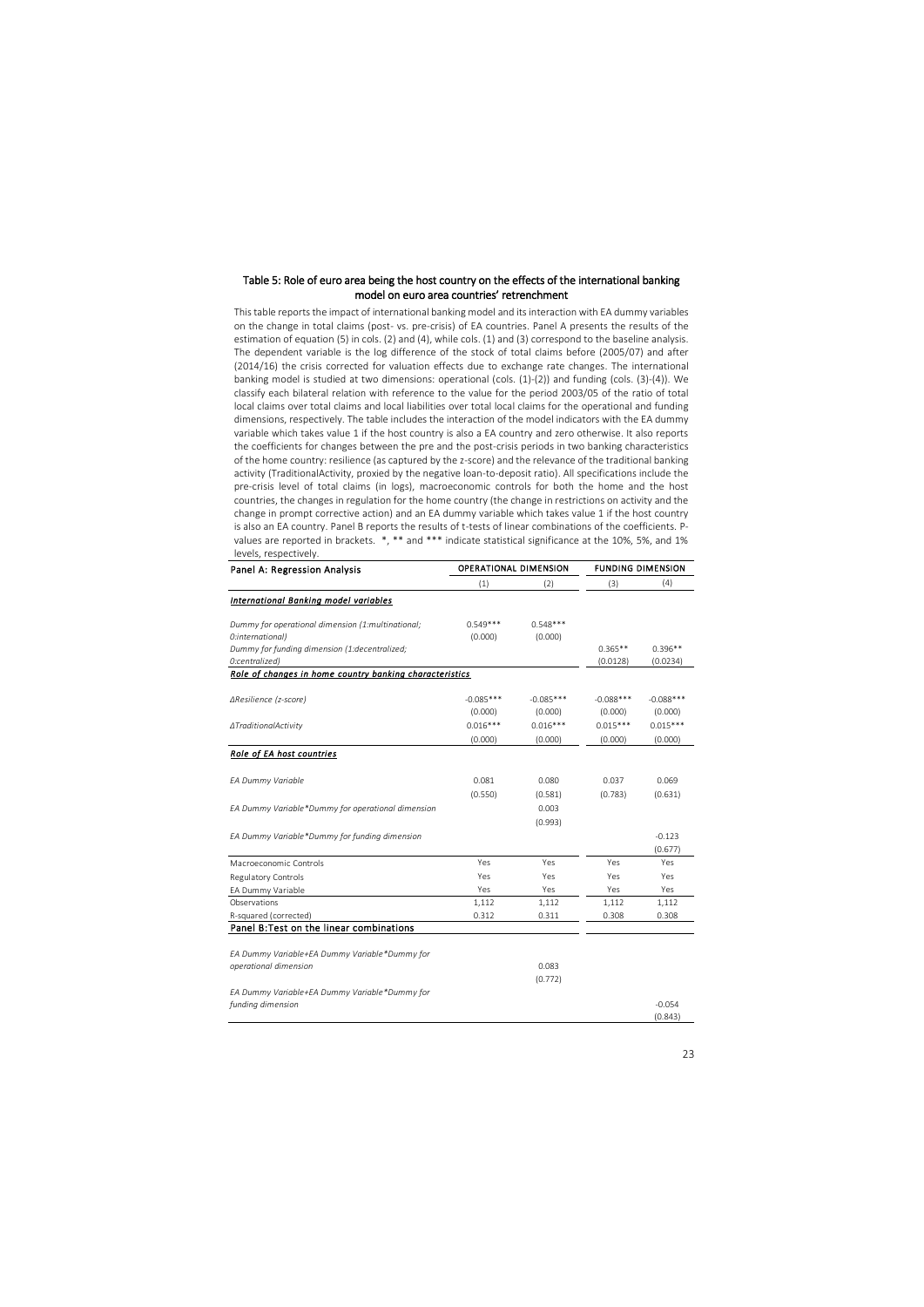### Table 6: Role of business synchronization on the effects of the international banking model on euro area countries' retrenchment

This table reports the impact of the international banking model and its interaction with business synchronization on the change in total claims (post- vs. pre-crisis) of EA countries. Panel A presents the results of the estimation of equation (6) in cols. (2) and (4), while cols. (1) and (3) correspond to the baseline analysis. The dependent variable is the log difference of the stock of total claims (2005/07) and after (2014/16) the crisis corrected for valuation effects due to exchange rate changes. The international banking model is studied at two dimensions: operational (cols. (1)-(2)) and funding (cols. (3)-(4)). We classify each bilateral relation with reference to the value for the period 2003/05 of the ratio of total local claims over total claims and local liabilities over total local claims for the operational and funding dimension, respectively. It also reports the coefficients for changes between the pre and the post-crisis periods in two banking characteristics of the home country: resilience (as captured by the z-score) and the relevance of the traditional banking activity (TraditionalActivity, proxied by the negative loan-todeposit ratio). The role of synchronization and its interaction with the model dummies is included. The variable synchronization is computed as the negative absolute difference between the growth rate in the home and in the host country weighted by the share that the host country has on total foreign claims of the home country for the period 2005/07. All specifications include the pre-crisis level of total claims (in logs), macroeconomic controls for both the home and the host countries, the changes in regulation for the home country (the change in restrictions on activity and the change in prompt corrective action) and a EA dummy variable which takes value 1 if the host country is also a EA country. Panel B reports the results of t-tests of linear combinations of the coefficients. P-values are reported in brackets. \*, \*\* and \*\*\* indicate statistical significance at the 10%, 5%, and 1% levels, respectively.

|                                                         | <b>OPERATIONAL DIMENSION</b> |             | <b>FUNDING DIMENSION</b> |             |  |
|---------------------------------------------------------|------------------------------|-------------|--------------------------|-------------|--|
| Panel A: Regression Analysis                            |                              |             |                          |             |  |
|                                                         | (1)                          | (2)         | (3)                      | (4)         |  |
| <b>International Banking model variables</b>            |                              |             |                          |             |  |
| Dummy for operational dimension (1:multinational;       | $0.549***$                   | $0.531***$  |                          |             |  |
| O:international)                                        | (0.000)                      | (0.000)     |                          |             |  |
| Dummy for funding dimension (1:decentralized;           |                              |             | $0.365**$                | $0.341**$   |  |
| 0:centralized)                                          |                              |             | (0.013)                  | (0.032)     |  |
| Role of changes in home country banking characteristics |                              |             |                          |             |  |
| ∆Resilience (z-score)                                   | $-0.085***$                  | $-0.074***$ | $-0.088***$              | $-0.078***$ |  |
|                                                         | (0.000)                      | (0.000)     | (0.000)                  | (0.000)     |  |
| ∆TraditionalActivity                                    | $0.016***$                   | $0.017***$  | $0.015***$               | $0.017***$  |  |
|                                                         | (0.000)                      | (0.000)     | (0.000)                  | (0.000)     |  |
| Synchronization                                         |                              |             |                          |             |  |
| Synchronization                                         |                              | $-0.075***$ |                          | $-0.071***$ |  |
|                                                         |                              | (0.000)     |                          | (0.000)     |  |
| Synchronization*Dummy for operational dimension         |                              | $0.043*$    |                          |             |  |
|                                                         |                              | (0.055)     |                          |             |  |
| Synchronization*Dummy for funding dimension             |                              |             |                          | $0.037**$   |  |
|                                                         |                              |             |                          | (0.044)     |  |
| Macroeconomic Controls                                  | Yes                          | Yes         | Yes                      | Yes         |  |
| Regulatory Controls                                     | Yes                          | Yes         | Yes                      | Yes         |  |
| EA Dummy Variable                                       | Yes                          | Yes         | Yes                      | Yes         |  |
| Observations                                            | 1,112                        | 1,112       | 1,112                    | 1,112       |  |
| R-squared (corrected)                                   | 0.312                        | 0.324       | 0.308                    | 0.322       |  |
|                                                         |                              |             |                          |             |  |
| Panel B: Test on the linear combinations                |                              |             |                          |             |  |
| Synchronization+Synchronization*Dummy for operational   |                              |             |                          |             |  |
| dimension                                               |                              | $-0.032***$ |                          |             |  |
|                                                         |                              | (0.007)     |                          |             |  |
| Synchronization+Synchronization*Dummy for funding       |                              |             |                          |             |  |
| dimension                                               |                              |             |                          | $-0.034***$ |  |
|                                                         |                              |             |                          | (0.005)     |  |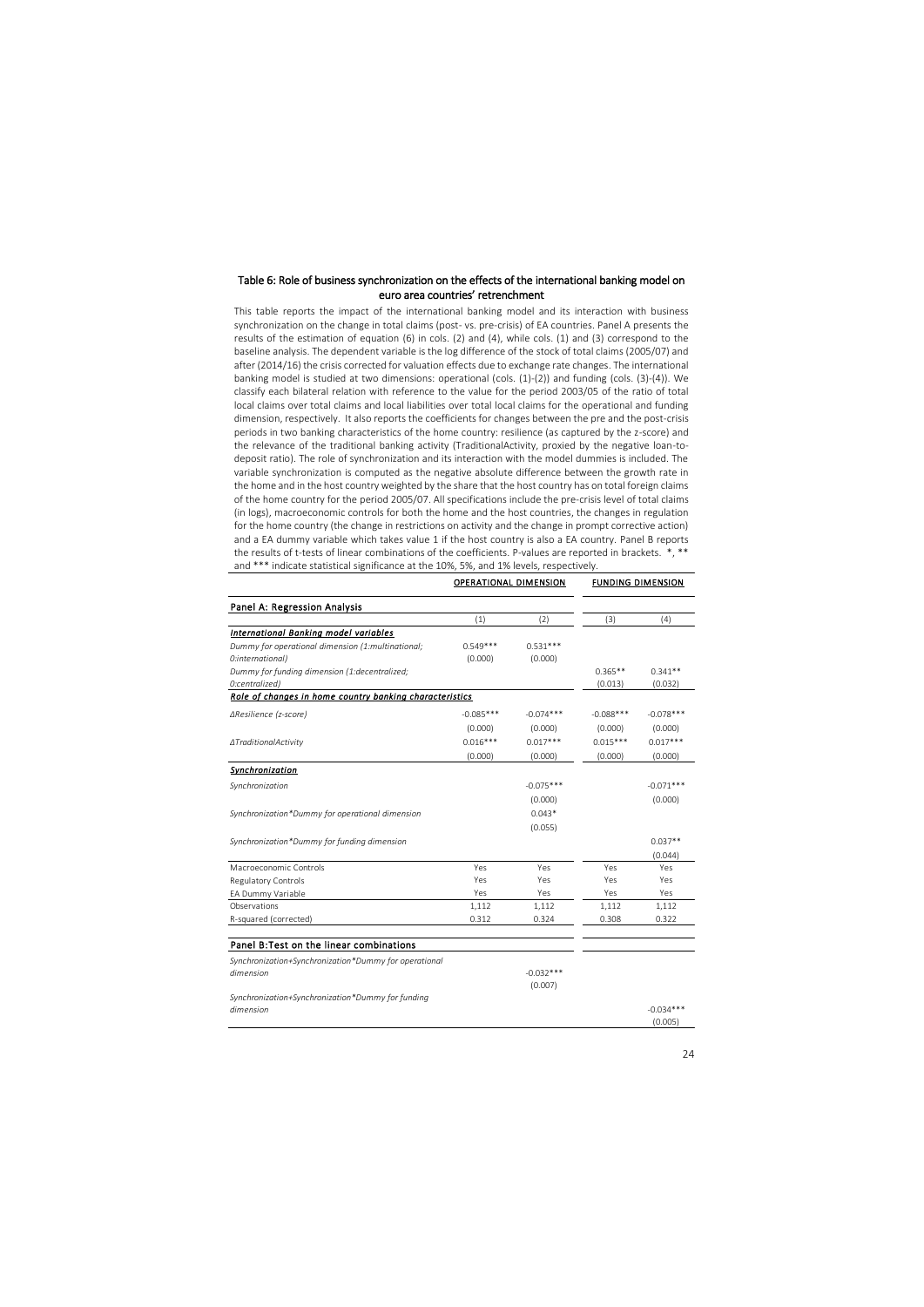#### Table 7: Interactions of banking characteristics and synchronization with the effects of the international banking models on the change in lending to banks of euro area countries

This table reports the impact of the international banking model, their interaction with home country banking characteristics and the role of synchronization on the change in lending to banks (post- vs. pre-crisis) of EA countries. Panel A presents the results of the estimation of equation (3) in cols. (1) and (4), of equation (4) in cols. (2) and (5) and of equation (6) in cols. (3) and (6). The dependent variable is the log difference of interbank claims before (2005/07) and after (2014/16) the crisis corrected for valuation effects due to exchange rate changes. The international banking model is studied at two dimensions: operational (cols. (1)-(3)) and funding (cols. (4)-(6)). We classify each bilateral relation with reference to the value for the period 2003/05 of the ratio of total local claims over total claims and local liabilities over total local claims for the operational and funding dimension, respectively. It includes (cols. (2) and (5)) the interaction of the model indicators with changes between the pre- and the postcrisis periods in two banking characteristics of the home country: resilience (as captured by the z-score) and the relevance of the traditional banking activity (TraditionalActivity, proxied by the negative loan-to-deposit ratio). The role of synchronization and its interaction with the model dummies is included in cols. (3) and (6). The variable synchronization is computed as the negative absolute difference between the growth rate in the home and in the host country weighted by the share that the host country has on total claims of the home country for the period 2005/07. All specifications include the pre-crisis level of interbank claims (in logs), macroeconomic controls for both the home and the host countries, the changes in regulation for the home country (the change in restrictions on activity and the change in prompt corrective action) and an EA dummy variable which takes value 1 if the host country is also an EA country. Panel B reports the results of t-tests of linear combinations of the coefficients. Pvalues are reported in brackets. \*, \*\* and \*\*\* indicate statistical significance at the 10%, 5%, and 1% levels, respectively.

| Panel A: Regression Analysis                                   | <b>OPERATIONAL MODEL</b> |                       |                       | FUNDING MODEL          |                        |                       |  |
|----------------------------------------------------------------|--------------------------|-----------------------|-----------------------|------------------------|------------------------|-----------------------|--|
|                                                                | (1)                      | (2)                   | (3)                   | (4)                    | (5)                    | (6)                   |  |
| Global Banking model variables                                 |                          |                       |                       |                        |                        |                       |  |
| Dummy for operational model (1:multinational; 0:international) | $0.673***$<br>(0.001)    | $0.454**$<br>(0.022)  | $0.699***$<br>(0.001) |                        |                        |                       |  |
| Dummy for funding model (1:decentralized; 0:centralized)       |                          |                       |                       | $0.419**$<br>(0.028)   | 0.249<br>(0.249)       | 0.326<br>(0.109)      |  |
| Role of changes in home country banking characteristics        |                          |                       |                       |                        |                        |                       |  |
| ∆Resilience (z-score)                                          | $-0.058***$<br>(0.007)   | $-0.057**$<br>(0.013) | $-0.049**$<br>(0.035) | $-0.060***$<br>(0.005) | $-0.069***$<br>(0.002) | $-0.053**$<br>(0.016) |  |
| ∆TraditionalActivity                                           | $-0.006$<br>(0.254)      | $-0.007$<br>(0.214)   | $-0.005$<br>(0.409)   | $-0.007$<br>(0.233)    | $-0.006$<br>(0.310)    | $-0.005$<br>(0.389)   |  |
| ∆Resilience*Dummy for operational model                        |                          | 0.038<br>(0.415)      |                       |                        |                        |                       |  |
| ∆TraditionalActivity*Dummy for operational model               |                          | 0.012<br>(0.106)      |                       |                        |                        |                       |  |
| ∆Resilience*Dummy for funding model                            |                          |                       |                       |                        | $0.095**$<br>(0.042)   |                       |  |
| ∆TraditionalActivity*Dummy for funding model                   |                          |                       |                       |                        | $-0.002$<br>(0.820)    |                       |  |
| Synchronization                                                |                          |                       |                       |                        |                        |                       |  |
| Synchronization                                                |                          |                       | $-0.066$              |                        |                        | $-0.038$              |  |
|                                                                |                          |                       | (0.226)               |                        |                        | (0.146)               |  |
| Synchronization*Dummy for operational model                    |                          |                       | 0.051                 |                        |                        |                       |  |
|                                                                |                          |                       | (0.348)               |                        |                        |                       |  |
| Synchronization*Dummy for funding model                        |                          |                       |                       |                        |                        | 0.008<br>(0.785)      |  |
| Macroeconomic Controls                                         | Yes                      | Yes                   | Yes                   | Yes                    | Yes                    | Yes                   |  |
| Regulatory Controls                                            | Yes                      | Yes                   | Yes                   | Yes                    | Yes                    | Yes                   |  |
| EA Dummy Variable                                              | Yes                      | Yes                   | Yes                   | Yes                    | Yes                    | Yes                   |  |
| Observations                                                   | 788                      | 788                   | 788                   | 788                    | 788                    | 788                   |  |
| R-squared (corrected)                                          | 0.302                    | 0.303                 | 0.308                 | 0.296                  | 0.297                  | 0.301                 |  |
| Panel B:Test on the linear combinations                        |                          |                       |                       |                        |                        |                       |  |
| ∆Resilience+∆Resilience*Dummy for operational model            |                          | $-0.019$              |                       |                        |                        |                       |  |
| ∆TraditionalActivity+∆TraditionalActivity*Dummy for            |                          | (0.677)<br>0.004      |                       |                        |                        |                       |  |
| ∆Resilience+∆Resilience*Dummy for funding model                |                          | (0.525)               |                       |                        | 0.025                  |                       |  |
| ∆TraditionalActivity+∆TraditionalActivity*Dummy for funding    |                          |                       |                       |                        | (0.563)<br>$-0.008$    |                       |  |
| model                                                          |                          |                       |                       |                        | (0.341)                |                       |  |
| Synchronization+Synchronization*Dummy for operational          |                          |                       |                       |                        |                        |                       |  |
| model                                                          |                          |                       | $-0.016$              |                        |                        |                       |  |
|                                                                |                          |                       | (0.272)               |                        |                        | $-0.030**$            |  |
| Synchronization+Synchronization*Dummy for funding model        |                          |                       |                       |                        |                        | (0.048)               |  |
|                                                                |                          |                       |                       |                        |                        |                       |  |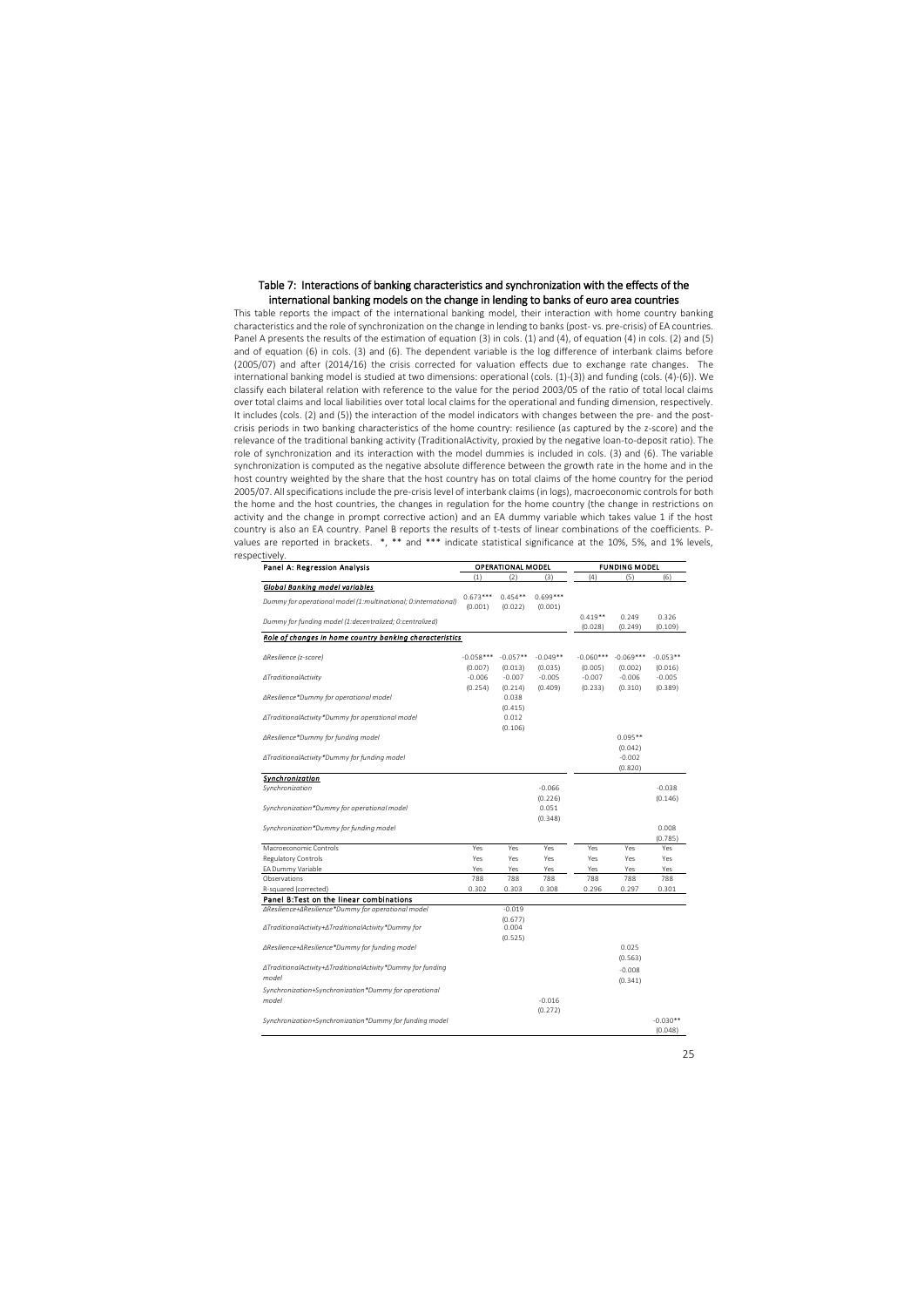#### Table 8: Robustness checks for the effects of the international banking model on euro area countries' retrenchment: changes in models

This table reports the impact of changes in the international banking model on the change in total claims (post- vs. pre-crisis) of EA countries. The dependent variable is the log difference of the stock of total claims before (2005/07) and after (2014/16) the crisis corrected for valuation effects due to exchange rate changes. Panel A reports the estimates of the impact of the international banking model at two dimensions: operational (cols. (1)-(4)) and funding (cols. (5)-(8)). We classify each bilateral relation as regards the ratio of total local claims over total claims and local liabilities over total local claims for the operational and funding dimensions, respectively. In the table the effect of the model is captured by the change in the respective ratio before and after the crisis. The table includes the coefficients for changes between the pre- and the post-crisis period in two banking characteristics of the home country: resilience (as captured by the z-score) and the relevance of the traditional banking activity (TraditionalActivity, proxied by the negative loan-to-deposit ratio). It also includes their interactions with the model dummy variables (cols (3) and (7). Cols. (4) and (8) include the role of synchronization and its interaction with the model dummy variables. The variable synchronization is computed as the negative absolute difference between the growth rate in the home and in the host country weighted by the share that the host country has on total foreign claims of the home country for the period 2005/07. All specifications include the pre-crisis level of total claims (in logs), macroeconomic controls for both the home and the host country, the changes in regulation for the home country (the change in restrictions on activity and the change in prompt corrective action) and a EA dummy variable which takes value 1 if the host country is also a EA country. Panel B reports the results of t-tests of linear combinations of the coefficients. P-values are reported in brackets. \*, \*\* and \*\*\* indicate statistical significance at the 10%, 5%, and 1% levels, respectively.

| Panel A: Regression Analysis                                   |             |             | OPERATIONAL DIMENSION |             | <b>FUNDING DIMENSION</b> |             |             |                |
|----------------------------------------------------------------|-------------|-------------|-----------------------|-------------|--------------------------|-------------|-------------|----------------|
|                                                                | (1)         | (2)         | (3)                   | (4)         | (5)                      | (6)         | (7)         | (8)            |
| International Banking model variables                          |             |             |                       |             |                          |             |             |                |
| ∆ Operational dimension                                        | $0.009***$  |             |                       |             |                          |             |             |                |
| Dummy for operational dimension change                         | (0.000)     | $0.545***$  | $0.663***$            | $0.553***$  |                          |             |             |                |
| (1:towards multinational; 0:towards international)             |             | (0.000)     | (0.000)               | (0.000)     |                          |             |             |                |
| ∆ Funding dimension                                            |             |             |                       |             | $0.007***$<br>(0.001)    |             |             |                |
| Dummy for funding dimension change (1:towards                  |             |             |                       |             |                          | $1.149***$  | $1.086***$  | $1.381***$     |
| decentralized; 0:towards centralized)                          |             |             |                       |             |                          | (0.000)     | (0.000)     | (0.000)        |
| Role of changes in home country banking characteristics        |             |             |                       |             |                          |             |             |                |
| ∆Resilience (z-score)                                          | $-0.100***$ | $-0.097***$ | $-0.103***$           | $-0.082***$ | $-0.093***$              | $-0.090***$ | $-0.091***$ | $-0.079***$    |
|                                                                | (0.000)     | (0.000)     | (0.000)               | (0.000)     | (0.000)                  | (0.000)     | (0.000)     | (0.000)        |
| ∆TraditionalActivity                                           | $0.011***$  | $0.010***$  | $0.017***$            | $0.012***$  | $0.013***$               | $0.015***$  | $0.015***$  | $0.017***$     |
|                                                                | (0.000)     | (0.000)     | (0.000)               | (0.000)     | (0.000)                  | (0.000)     | (0.000)     | (0.000)        |
| ∆Resilience*Dummy for operational dimension<br>change          |             |             | 0.027                 |             |                          |             |             |                |
|                                                                |             |             | (0.412)               |             |                          |             |             |                |
| ∆TraditionalActivity*Dummy for operational<br>dimension change |             |             | $-0.012**$            |             |                          |             |             |                |
|                                                                |             |             | (0.022)               |             |                          |             |             |                |
| ∆Resilience*Dummy for funding dimension change                 |             |             |                       |             |                          |             | 0.011       |                |
|                                                                |             |             |                       |             |                          |             | (0.810)     |                |
| ∆TraditionalActivity*Dummy for funding dimension               |             |             |                       |             |                          |             | 0.003       |                |
| change                                                         |             |             |                       |             |                          |             | (0.525)     |                |
| Synchronization                                                |             |             |                       |             |                          |             |             |                |
| Synchronization                                                |             |             |                       | $-0.090***$ |                          |             |             | $-0.090***$    |
|                                                                |             |             |                       | (0.001)     |                          |             |             | (0.000)        |
| Synchronization*Dummy for operational dimension                |             |             |                       | $0.053**$   |                          |             |             |                |
| change                                                         |             |             |                       | (0.049)     |                          |             |             |                |
| Synchronization*Dummy for funding dimension                    |             |             |                       |             |                          |             |             |                |
| change                                                         |             |             |                       |             |                          |             |             | $0.077***$     |
| Macroeconomic Controls                                         | Yes         | Yes         | Yes                   | Yes         | Yes                      | Yes         | Yes         | (0.000)<br>Yes |
| <b>Regulatory Controls</b>                                     | Yes         | Yes         | Yes                   | Yes         | Yes                      | Yes         | Yes         | Yes            |
| EA Dummy Variable                                              | Yes         | Yes         | Yes                   | Yes         | Yes                      | Yes         | Yes         | Yes            |
| Observations                                                   | 919         | 919         | 919                   | 919         | 919                      | 919         | 919         | 919            |
| R-squared (corrected)                                          | 0.319       | 0.322       | 0.326                 | 0.336       | 0.311                    | 0.338       | 0.337       | 0.361          |
| Panel B:Test on the linear combinations                        |             |             |                       |             |                          |             |             |                |
| ∆Resilience+∆Resilience*Dummy for operational                  |             |             | $-0.077***$           |             |                          |             |             |                |
| dimension change                                               |             |             | (0.004)               |             |                          |             |             |                |
| ∆TraditionalActivity+∆TraditionalActivity*Dummy                |             |             | $0.006*$              |             |                          |             |             |                |
| for operational dimension                                      |             |             | (0.054)               |             |                          |             |             |                |
| ∆Resilience+∆Resilience*Dummy for funding                      |             |             |                       |             |                          |             | $-0.080*$   |                |
| dimension change                                               |             |             |                       |             |                          |             | (0.061)     |                |
| ∆TraditionalActivity+∆TraditionalActivity*Dummy                |             |             |                       |             |                          |             | $0.018***$  |                |
| for funding dimension change                                   |             |             |                       |             |                          |             | (0.000)     |                |
| Synchronization+Synchronization*Dummy for                      |             |             |                       | $-0.037***$ |                          |             |             |                |
| operational dimension change                                   |             |             |                       | (0.000)     |                          |             |             |                |
| Synchronization+Synchronization*Dummy for                      |             |             |                       |             |                          |             |             | $-0.013$       |
| funding dimension change                                       |             |             |                       |             |                          |             |             | (0.360)        |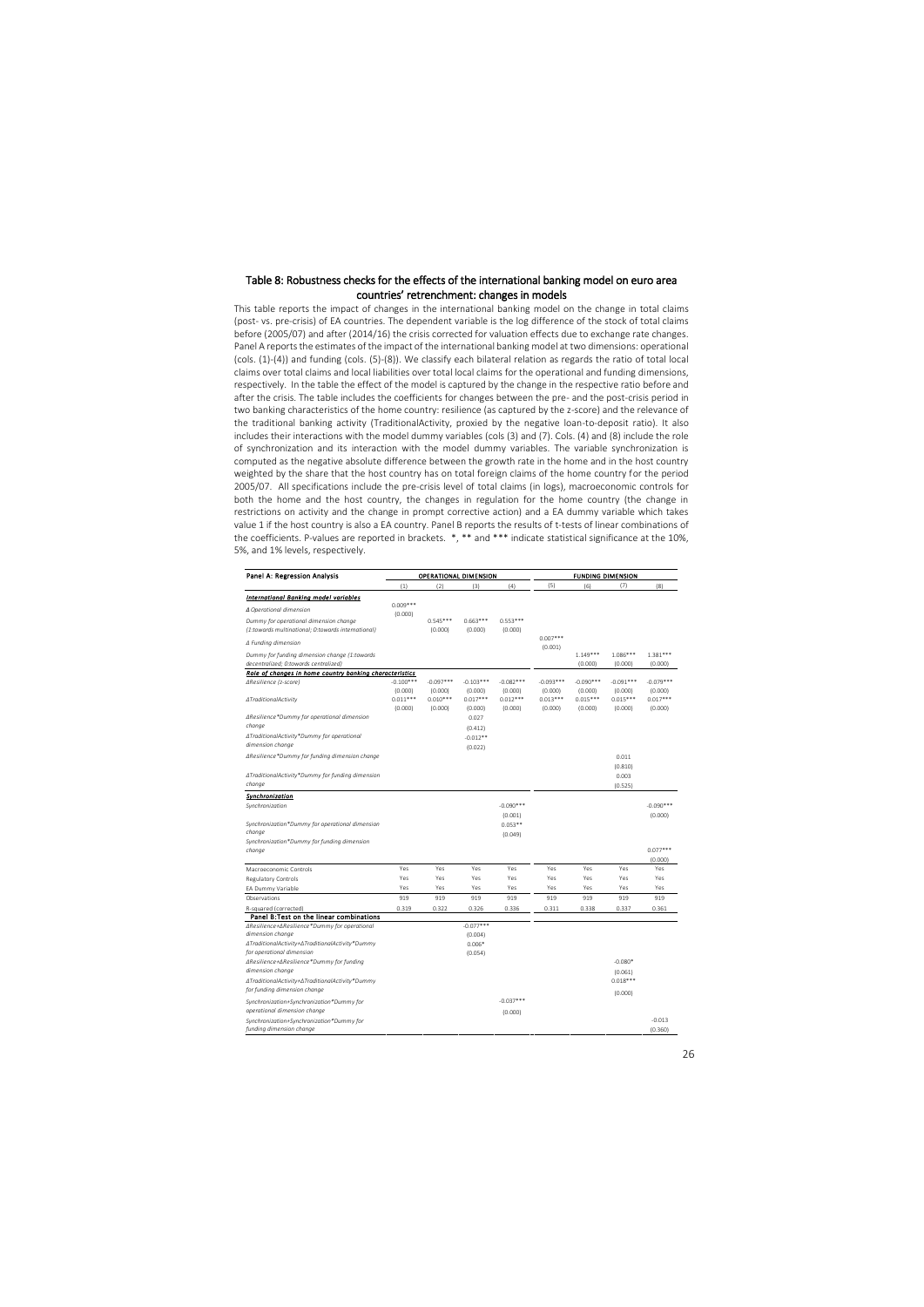#### Table 9: Robustness checks for the effects of the international banking model on euro area countries' retrenchment: peak to through

This table reports the impact of the international model on the change in total claims (post- vs. pre-crisis) of EA countries under an alternative measure of the value of the change. The dependent variable is the log difference of the stock of total claims in the peak (between Q1 2006 and Q1 2009) and in the trough (between Q2 2009 and Q4 2017) corrected for valuation effects due to exchange rate changes. Panel A reports the estimates of the impact of the international banking model at two dimensions: operational (cols. (1)-(4)) and funding (cols. (5)-(8)). We classify each bilateral relation as regards the ratio of total local claims over total claims and local liabilities over total local claims for the operational and funding dimensions, respectively. The table includes the coefficients for changes between the pre- and the post-crisis periods in two banking characteristics of the home country: resilience (as captured by the z-score) and the relevance of the traditional banking activity (TraditionalActivity, proxied by the negative loan-to-deposit ratio) as well as interaction terms with the model variables (cols. (3) and (7)). Cols. (4) and (8) include the role of synchronization and its interaction with the international banking model. The variable synchronization is computed as the negative absolute difference between the growth rate in the home and in the host country weighted by the share that the host country has on total foreign claims of the home country for the period 2005/07. All specifications include the peak level of total claims (in logs), macroeconomic controls for both the home and the host country, the changes in regulation for the home country (the change in restrictions on activity and the change in prompt corrective action) and a EA dummy variable which takes value 1 if the host country is also a EA country. Panel B reports the results of t-tests of linear combinations of the coefficients. P-values are reported in brackets. \*, \*\* and \*\*\* indicate statistical significance at the 10%, 5%, and 1% levels, respectively.

| Panel A: Regression Analysis                            | <b>OPERATIONAL DIMENSION</b> |                                 |                                       |                                         | <b>FUNDING DIMENSION</b> |                                 |                        |                        |
|---------------------------------------------------------|------------------------------|---------------------------------|---------------------------------------|-----------------------------------------|--------------------------|---------------------------------|------------------------|------------------------|
|                                                         | (1)                          | (2)                             | (3)                                   | (4)                                     | (5)                      | (6)                             | (7)                    | (8)                    |
| International Banking model variables                   |                              |                                 |                                       |                                         |                          |                                 |                        |                        |
| Operational dimension                                   | $0.022***$<br>(0.000)        |                                 |                                       |                                         |                          |                                 |                        |                        |
| Dummy for operational dimension (1:multinational;       |                              | (0.000)                         | (0.000)                               | $0.578***$ 0.666*** 0.639***<br>(0.000) |                          |                                 |                        |                        |
| O:international)<br>Funding dimension                   |                              |                                 |                                       |                                         | $0.007***$               |                                 |                        |                        |
| Dummy for funding dimension (1:decentralized;           |                              |                                 |                                       |                                         | (0.000)                  | $0.413***$                      | $0.469**$              | $0.460***$             |
| O:centralized)                                          |                              |                                 |                                       |                                         |                          | (0.004)                         | (0.020)                | (0.003)                |
| Role of changes in home country banking characteristics |                              |                                 |                                       |                                         |                          |                                 |                        |                        |
| ∆Resilience (z-score)                                   | (0.014)                      | $-0.040**$ $-0.032*$<br>(0.053) | $-0.032$<br>(0.276)                   | $-0.020$<br>(0.229)                     | (0.032)                  | $-0.035** -0.066***$<br>(0.000) | $-0,053$<br>(0.362)    | $-0.055***$<br>(0.002) |
| ∆TraditionalActivity                                    | (0.000)                      | (0.000)                         | 0.017*** 0.017*** 0.019***<br>(0.000) | $0.019***$<br>(0.000)                   | $0.017***$<br>(0.000)    | $0.020***$<br>(0.000)           | $0.022***$<br>(0.002)  | $0.021***$<br>(0.000)  |
| ∆Resilience*Dummy for operational dimension             |                              |                                 | 0.0254<br>(0.527)                     |                                         |                          |                                 |                        |                        |
| ∆TraditionalActivity*Dummy for operational dimension    |                              |                                 | $-0.009$<br>(0.101)                   |                                         |                          |                                 |                        |                        |
| ∆Resilience*Dummy for funding dimension                 |                              |                                 |                                       |                                         |                          |                                 | $-0.016$<br>(0.807)    |                        |
| ∆TraditionalActivity*Dummy for funding dimension        |                              |                                 |                                       |                                         |                          |                                 | $-0.002$<br>(0.826)    |                        |
| <b>Synchronization</b>                                  |                              |                                 |                                       |                                         |                          |                                 |                        |                        |
| Synchronization                                         |                              |                                 |                                       | $-0.121***$<br>(0.000)                  |                          |                                 |                        | $-0.117**$<br>(0.015)  |
| Synchronization*Dummy for operational dimension         |                              |                                 |                                       | $0.085***$<br>(0.002)                   |                          |                                 |                        |                        |
| Synchronization*Dummy for funding dimension             |                              |                                 |                                       |                                         |                          |                                 |                        | 0.076<br>(0.116)       |
| Macroeconomic Controls                                  | Yes                          | Yes                             | Yes                                   | Yes                                     | Yes                      | Yes                             | Yes                    | Yes                    |
| Regulatory Controls                                     | Yes                          | Yes                             | Yes                                   | Yes                                     | Yes                      | Yes                             | Yes                    | Yes                    |
| EA Dummy Variable                                       | Yes                          | Yes                             | Yes                                   | Yes                                     | Yes                      | Yes                             | Yes                    | Yes                    |
| Observations                                            | 1,168                        | 1,168                           | 1,168                                 | 1,168                                   | 1,168                    | 1,168                           | 1,168                  | 1,168                  |
| R-squared (corrected)                                   | 0.250                        | 0.239                           | 0.239                                 | 0.253                                   | 0.247                    | 0.232                           | 0.231                  | 0.245                  |
| Panel B: Test on the linear combinations                |                              |                                 |                                       |                                         |                          |                                 |                        |                        |
| ΔResilience+ΔResilience*Dummy for operational           |                              |                                 | $-0.007$                              |                                         |                          |                                 |                        |                        |
| dimension                                               |                              |                                 | (0.787)                               |                                         |                          |                                 |                        |                        |
| ∆TraditionalActivity+∆TraditionalActivity*Dummy for     |                              |                                 | $0.011***$                            |                                         |                          |                                 |                        |                        |
| operational dimension                                   |                              |                                 | (0.009)                               |                                         |                          |                                 |                        |                        |
| ΔResilience+ΔResilience*Dummy for funding dimension     |                              |                                 |                                       |                                         |                          |                                 | $-0.068***$<br>(0.001) |                        |
| ∆TraditionalActivity+∆TraditionalActivity*Dummy for     |                              |                                 |                                       |                                         |                          |                                 | $0.020***$             |                        |
| funding dimension                                       |                              |                                 |                                       |                                         |                          |                                 | (0.000)                |                        |
| Synchronization+Synchronization*Dummy for               |                              |                                 |                                       | $-0.035**$                              |                          |                                 |                        |                        |
| operational dimension                                   |                              |                                 |                                       | (0.032)                                 |                          |                                 |                        | $-0.041**$             |
| Synchronization+Synchronization*Dummy for funding       |                              |                                 |                                       |                                         |                          |                                 |                        | (0.011)                |
| dimension                                               |                              |                                 |                                       |                                         |                          |                                 |                        |                        |